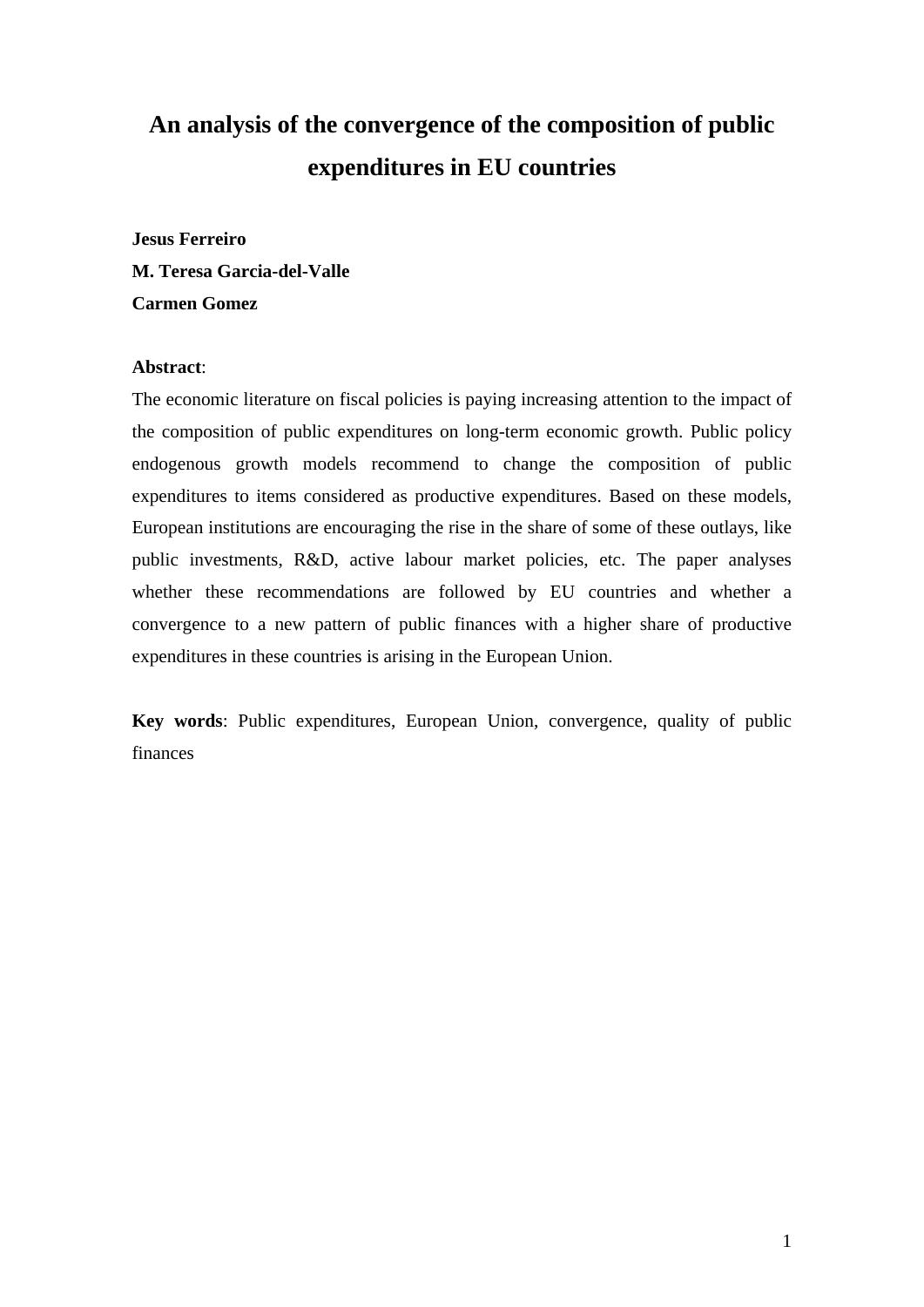# **An analysis of the convergence of the composition of public expenditures in EU countries**

#### **1. Introduction**

The European Monetary Union (EMU) approach to economic policy requires its Member states to implement an orthodox strategy of macroeconomic policy that gives a special role to monetary policy, while at the same time downgrades fiscal policy. Fiscal policy in EMU is determined by the Maastricht Treaty and the Stability and Growth Pact (SGP); these require national fiscal policies in the eurozone and in candidate countries to avoid excessive fiscal deficits (fiscal deficits below 3% GDP and stocks of public debt below 60% GDP) and, simultaneously, to reduce the size of public sectors.

These principles are based on a theoretical background according to which fiscal policy cannot affect the economic activity in the long-run (as measured by potential output). An active fiscal policy can only be implemented on a short-term basis, correcting cyclical disequilibria through the working of built-in stabilizers. The long-term effects would arise from the so-called non-Keynesian effects of fiscal policy. The literature about the non-Keynesian effects of fiscal policy has given rise to the development of a number of studies focusing on the expansionary impact of fiscal consolidation.

For the orthodox view, demand-side policies do not affect economic activity in the long run, that is, fiscal policy does not influence the path of potential output. However, recently fiscal policy is gaining relevance. The Lisbon Strategy, the current Broad Economic Policy Guidelines (BEPG) and the reformed SGP accept the potential positive impact that fiscal policy can have on economic activity in the long-run, both in terms of the level and the long-term rate of growth of the potential output. This impact would come from the composition of public expenditures. Thus, the share of 'productive' expenditures should be increased.

This strategy should have generated a convergence in national fiscal policies, both in the sign (and size) of fiscal imbalances, in the size of public revenues and spending and in the composition of these items. Fiscal rules arising from the Maastricht Treaty and the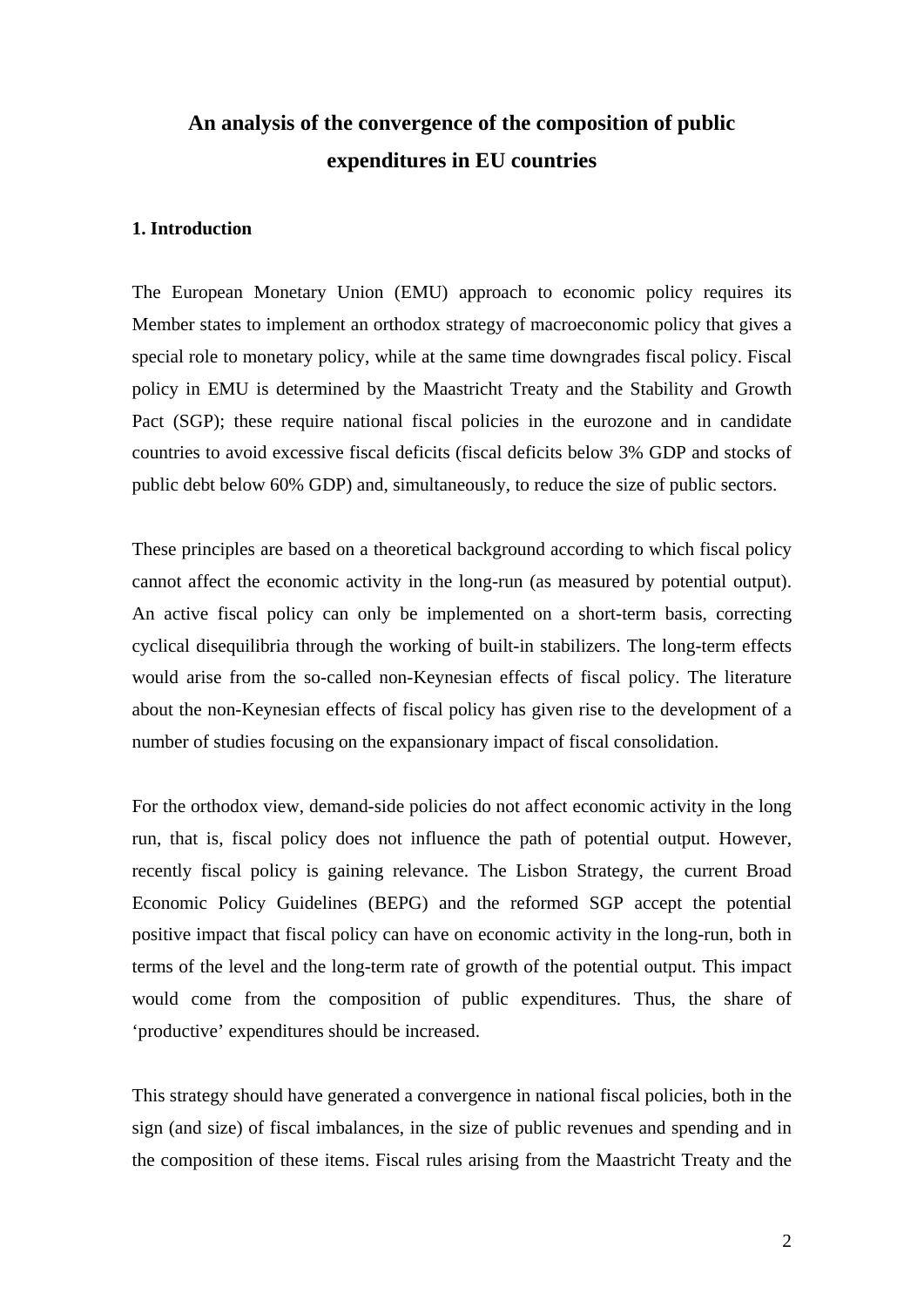Stability and Growth Pact seem to have led to a convergence of public imbalances, the size of public deficits and the stock of public debt, but the outcome is not so evident in the case of the size of public sectors and in the composition of public expenditures. In the latter case, although some studies support the hypothesis of convergence in the composition of public expenditures (European Commission, Directorate-General for Economic and Financial Affairs, 2002; Sanz and Velazquez, 2004) other argue that either there is no convergence or, at best, the convergence is quite limited (Ferreiro et al forthcoming; Starke et al, 2008)

The paper analyses whether there is a generalized change in the composition of public expenditures towards those productive public expenditure in EU. With this aim, we analyse the composition of public expenditure in the EU countries for the periods 1990- 98 and after 1999. Using Tukey box-plots we analyse whether the composition of public expenditures is converging in the EU countries and whether this convergence involve a higher share of productive expenditures.

The paper structures as follows. The next section explores the theoretical basis of the fiscal policy in the EU. Section 3 discusses the evolution of the composition of public expenditure in EU countries, focusing the analysis on the evolution of those items that are defined in the literature as productive public spending. Section 4 analyses the convergence in the composition of public expenditures by means of a cluster analysis. Final section summarizes and concludes.

#### **2. The role of fiscal policy in the European Union: theoretical bases**

The European Monetary Union has involved the implementation of a strategy of macroeconomic policy that gives a special role to monetary policy, downgrading fiscal policy to a secondary role, always subordinated to monetary policy. Fiscal policy is, thereby, focused on the generation and maintenance of the right environment for the effective working of monetary policy.

These theoretical foundations have led to a fiscal policy set by the rules and norms set in the Maastricht Treaty and the Stability and Growth Pact. In this sense, the working of national fiscal policies in the EU is based on the following principles: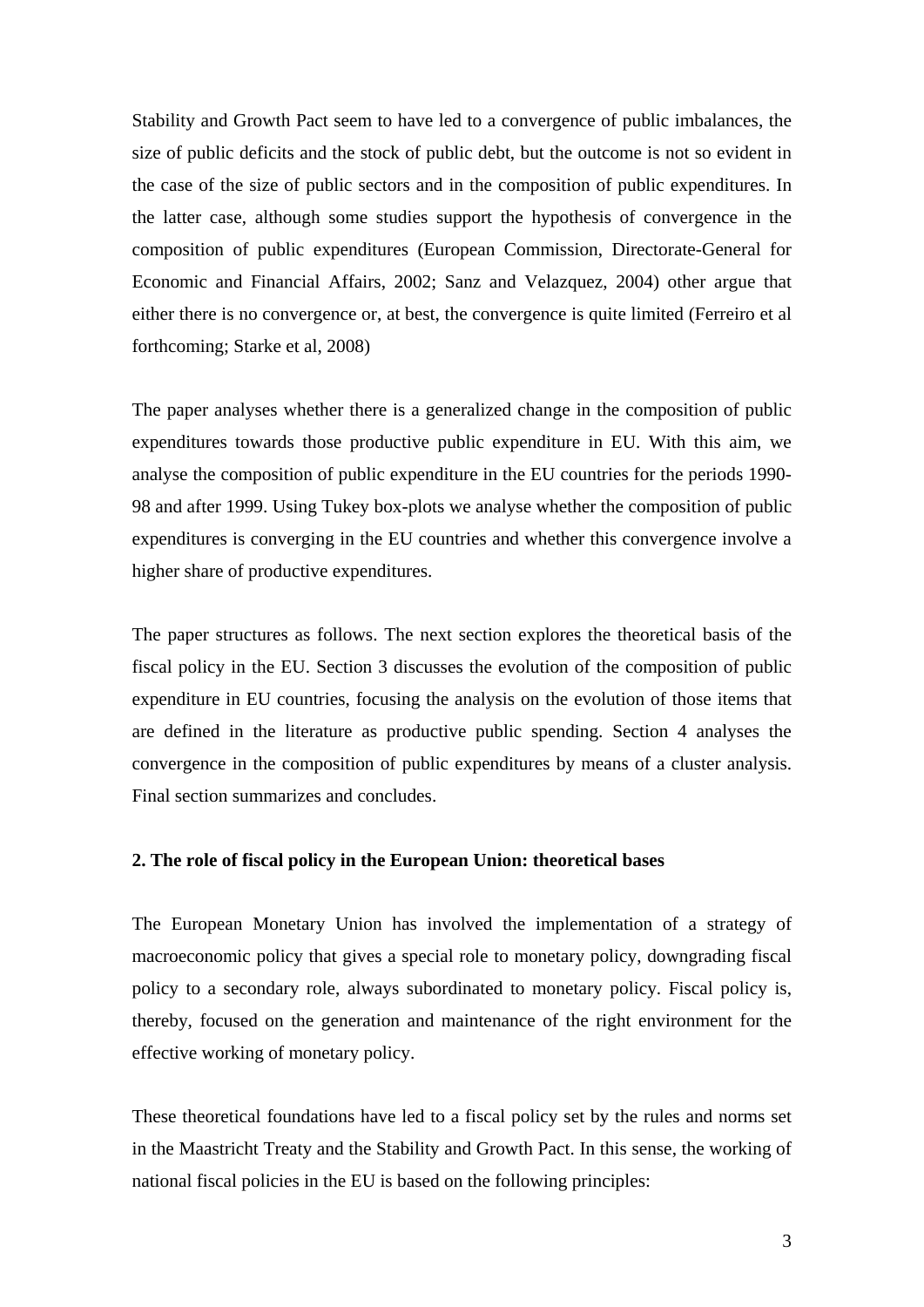- i) The implementation of sound and sustainable fiscal policies.
- ii) The reduction of the size of public deficits and the stocks of public debt.
- iii) The reduction of the size of public expenditure and taxation.

According to this approach, fiscal policy only affects economic activity in the short run. However, fiscal policy does not generate effects on the long run, that is, it can not affect the potential output. The long-term effects of fiscal policy would arise from the non-Keynesian effects of fiscal policy. One of the main conclusions of this approach is that fiscal consolidation has an expansionary impact on the economic activity both in the short-term and in the long-term (Afonso, 2001, 2006; Alesina and Perotti, 1995, 1997; Alesina et al, 2002; Alesina, Perotti and Tavares, 1998; Briotti, 2004, 2005; European Commission, Directorate-General for Economic and Financial Affairs, 2003, 2004, 2007; Giavazzi, Japelli and Pagano, 1999, 2000; Giavazzi and Pagano, 1990; Giudice, G., Turrini, A. and in't Veld, J., 2003, 2007; Hemming et al, 2002; Kumar, Leigh and Plekhanov, 2007; McDermott and Wescott, 1996; van Aarle and Garretsen, 2003).

Thus, fiscal policy in the European Union plays a passive role, subordinated to the monetary policy f the ECB. The objective of fiscal policy is the creation of a sound economic environment via the reduction-removal of fiscal imbalances that gives rise to low inflation rates and that helps to an effective working of the monetary policy of the European Central Bank. Moreover, the counter-cyclical fiscal policy must be only based on the working of built-in stabilizers, and, consequently, only cyclical fiscal deficit are allowed, although with a size below  $3\%$  GDP<sup>1</sup>.

This view about the fiscal policy is based on the axiom that demand-side policies do not affect the economic activity in the long-run, that is, that fiscal policy does not influence the path of potential output. However, fiscal policy is currently gaining relevance in the EU putting the issue of the quality of public finances at the core of fiscal policies (Deroose and Kastrop, 2008; European Commission, Directorate-General for Economic and Financial Affairs, 2008). The Lisbon Strategy and the current Broad Economic Policy Guidelines (BEPG) accept the positive impact that the fiscal policy can have in the long-run, both in terms of the level and the rate of growth of potential output. This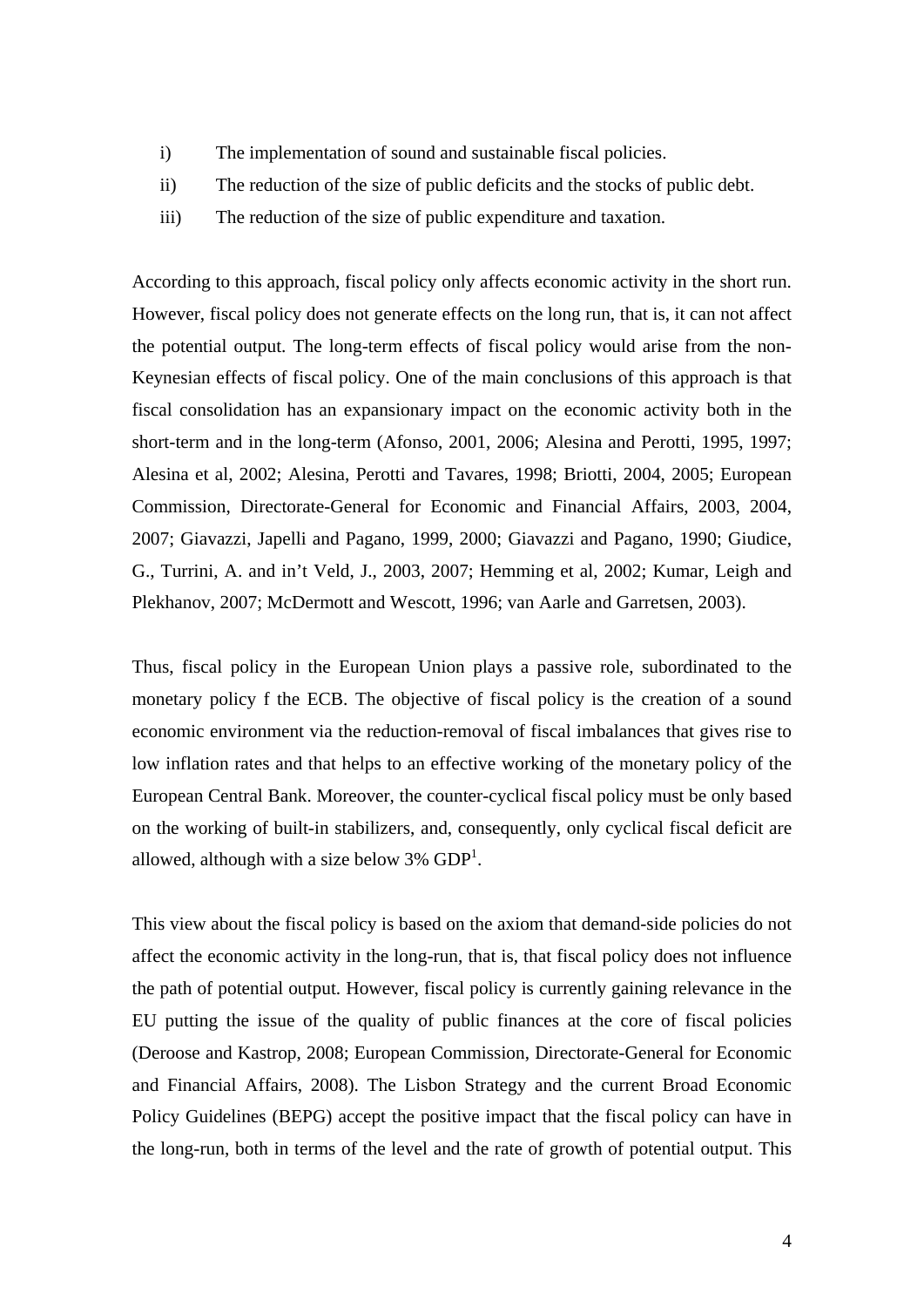impact would come from the composition of public expenditure, not from the size of public expenditures or revenues or from the fiscal balance.

These arguments are now being accepted by the European institutions<sup>2</sup>. For the Commission and the ECOFIN Council, public budgets can contribute to foster economic growth and employment through three channels: "supporting a stable macroeconomic framework via sound public finances, making tax and benefit systems more employment friendly and redirecting public expenditures towards physical and human capital accumulation." (Council of the European Union, 2001, p. 1). The Broad Economic Policy Guidelines for the 2005-08 period states in the guideline three that "To promote a growth- and employment-orientated and efficient allocation of resources Member States should, without prejudice to guidelines on economic stability and sustainability, re-direct the composition of public expenditure towards growthenhancing categories in line with Lisbon strategy (…) This can be achieved by redirecting expenditure towards growth-enhancing categories such as research and development (R&D), physical infrastructure, environmental friendly technologies, human capital and knowledge" (European Commission, 2005, p. 41).

The reformed SGP states that the Commission's Report that must evaluate the existence of an excessive deficit "shall appropriately reflect developments in the medium-term economic position (in particular potential growth, prevailing cyclical conditions, the *implementation of policies in the context of the Lisbon agenda* and *policies to foster research and development and innovation*) and developments in the medium-term budgetary position (in particular, fiscal consolidation efforts in "good times", debt sustainability, *public investment* and the *overall quality of public finances*)"<sup>3</sup> .

The public-policy endogenous growth models (PPEGMs) are the theoretical basis of this new fiscal policy strategy. These models are an extension of the endogenous growth theory, according to which the economic growth is determined by the accumulation of productive factors and by technical progress (Barro, 1990; Barro and Sala-i-Martin, 1995; Grossman and Helpman, 1991; Jones, 1995; Lucas, 1988; Rebelo, 1991; Romer, 1986, 1990). These models focus on the role that fiscal policy can play in enhancing economic growth: shifting the revenue stance away from distortionary forms of taxation and towards non-distortionary forms, and switching expenditures from unproductive to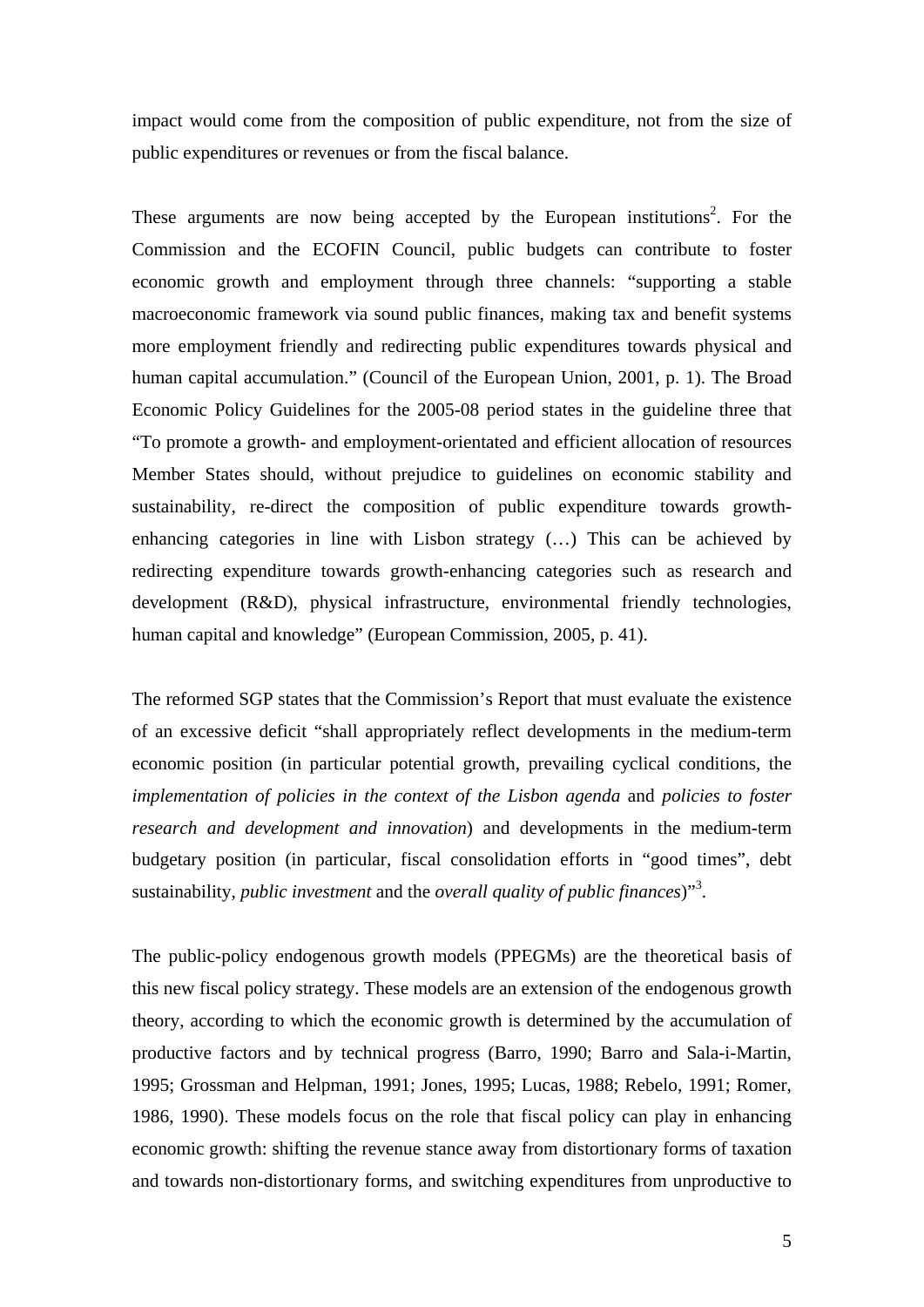productive forms are growth-enhancing (Angelopoulos et al, 2006; Aschauer, 1989; Barro, 1990, 1991; Baier and Glomm, 2001; Barro and Sala-i-Martin, 1995; Devarajan et al, 1996; Gemmel and Kneller, 2001; Gupta el al, 2005; King and Rebelo, 1990; Kneller et al, 1999, 2001; Kocherlatoky and Yi, 1997; Romero de Avila and Strauch, 2003; Zagler and Dürnecker, 2003).

PPEG models define as 'productive' expenditures those that, by a complementing private sector production and generating positive externalities to firms, have a positive effect on the marginal productivity of capital and labour, and 'unproductive' expenditures would be those that give direct utility to households (Angelopoulos, Economides and Kamman, 2006; Devarajan et al, 1996; European Commission, Directorate-General for Economic and Financial Affairs, 2004).

Although the empirical evidence is mixed, for a number of studies 'productive' expenditures include the following outlays: public investment, R&D, education, active labour market policies, health, defence, public order and general administrative costs, transport and communication (Afonso et al 2005; Afonso and González Alegre, 2008; Angelopoulos et al 2006; Aschauer, 1989; Atkinson and van den Noord, 2001; Barro, 1990, 1991; Bleaney et al, 2001; Bloom et al, 2001; Devarajan et al, 1996; Easterly and Rebelo, 1993; Gemmel and Kneller, 2001; Kneller et al, 1999, 2001; Lamo and Strauch, 2002; Nourzad and Vrieze, 1995; Romero de Avila and Strauch, 2003; Sanchez-Robles, 1998; Thöne, 2003).

However, empirical studies show that the impact of public expenditures depends on the kind of taxation (distortionary or a non-distortionary) that finances that expenditure (Kneller et al, 1999, 2001; Kocherlatoky and Yi, 1997; Romero de Avila and Strauch, 2003). Another caveat is the existence of non-linear relations between economic growth and the size of public spending (Cameron, 1978). Thus, although public spending may have a positive impact on growth, the trend reverse expenditure exceeds a certain threshold, being this limit different for each type of spending (European Commission, Directorate-General for Economic and Financial Affairs, 2002; Gupta et al, 2005).

Finally, empirical studies face additional problems. First, national statistics on government outlays are not fully comparable (Florio, 2001). Second, the theoretical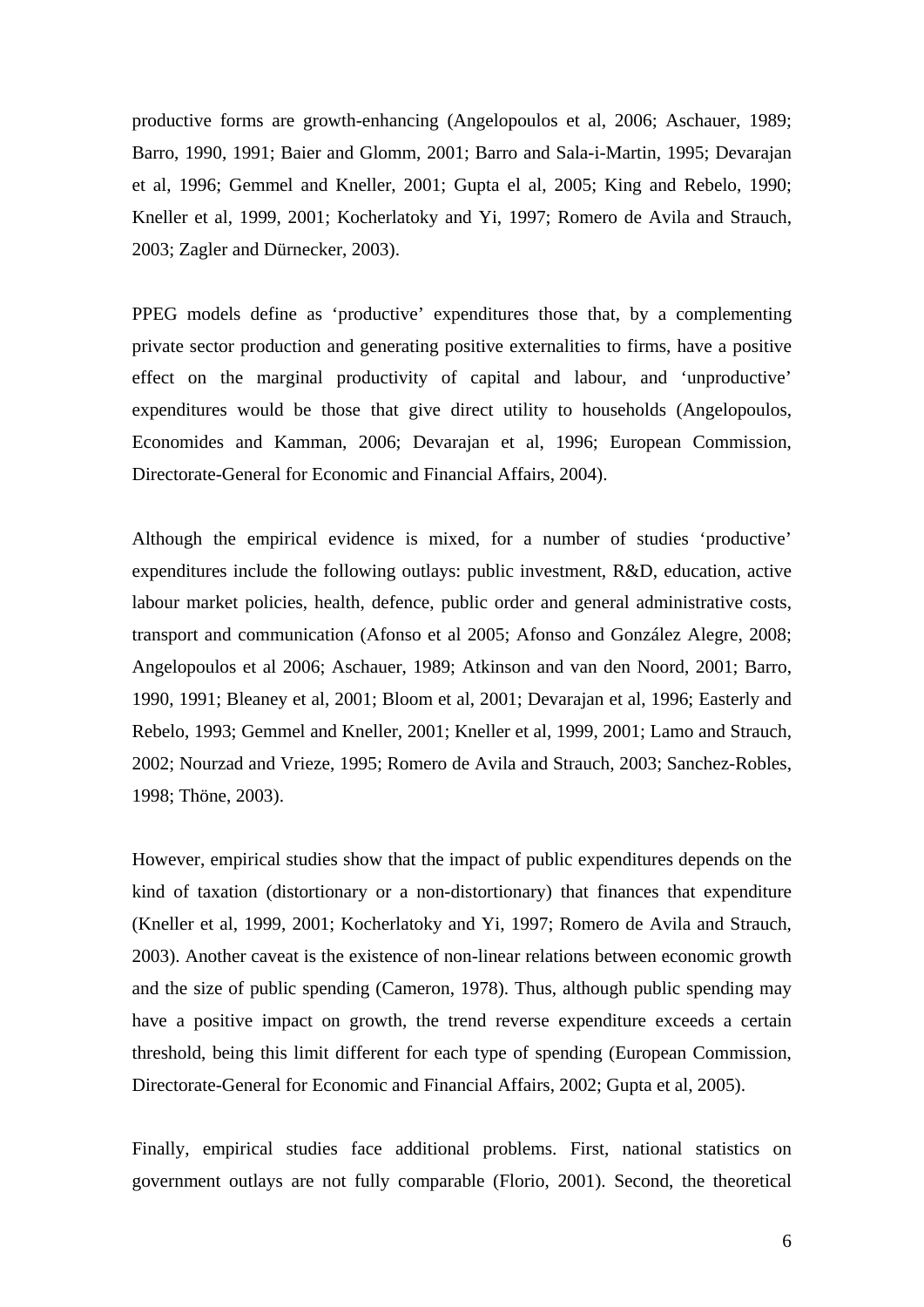classification of public outlays into 'productive' or 'unproductive' is not available at macroeconomic level. This forces to use data coming from national accounts, either on the basis of the economic or the functional classification, and to assume that in each case all the spending in a certain category is either productive or unproductive (European Commission, Directorate-General for Economic and Financial Affairs, 2004). Finally, the current level of aggregation of public expenditures, both in the functional-COFOG and the economic classifications, is too high for a right assessment of the impact of specific outlays on economic growth (Deroose and Kastrop, 2008).

### **3. An analysis of the convergence in the size and composition of public expenditure in EU countries**

The objective of the next sections is to analyse whether EU countries have converged in the composition of their public expenditures. With this aim, we have compared the evolution of public expenditures between two sub-periods: 1990-98 (the sub-period called "before" EMU) and 1999-07 ("after" EMU). In order to avoid business cycle effects on public expenditures and expenditure composition we have calculated the average size and the composition of public spending for each of the two sub-periods analysed. Data on economic expenditures, both for the size of public expenditures (as a percentage of GDP) and for the composition of public expenditures (COFOG and economic classification) have been obtained form the Eurostat Government Finance Statistics at the Eurostat website.

The first analysis of the convergence of public expenditures will be carried out using statistical measures of dispersion and boxplots<sup>4</sup>. A convergence process in fiscal variables involves that after EMU, the member states have a more similar percentage in each item than that existing in the period before EMU. Therefore, we study whether the dispersion of each item has diminished comparing to the period before EMU. We use in our analysis two measures of dispersion: standard deviation and interquartile range. The standard deviation is a good measure of dispersion when there are not outliers. The interquartile range is a robust measure, since it is not affected by outliers. Standard deviation explains the dispersion of the whole distribution. Interquartile range only explains 50% of the cases. The information provided by both measures is completed with boxplots.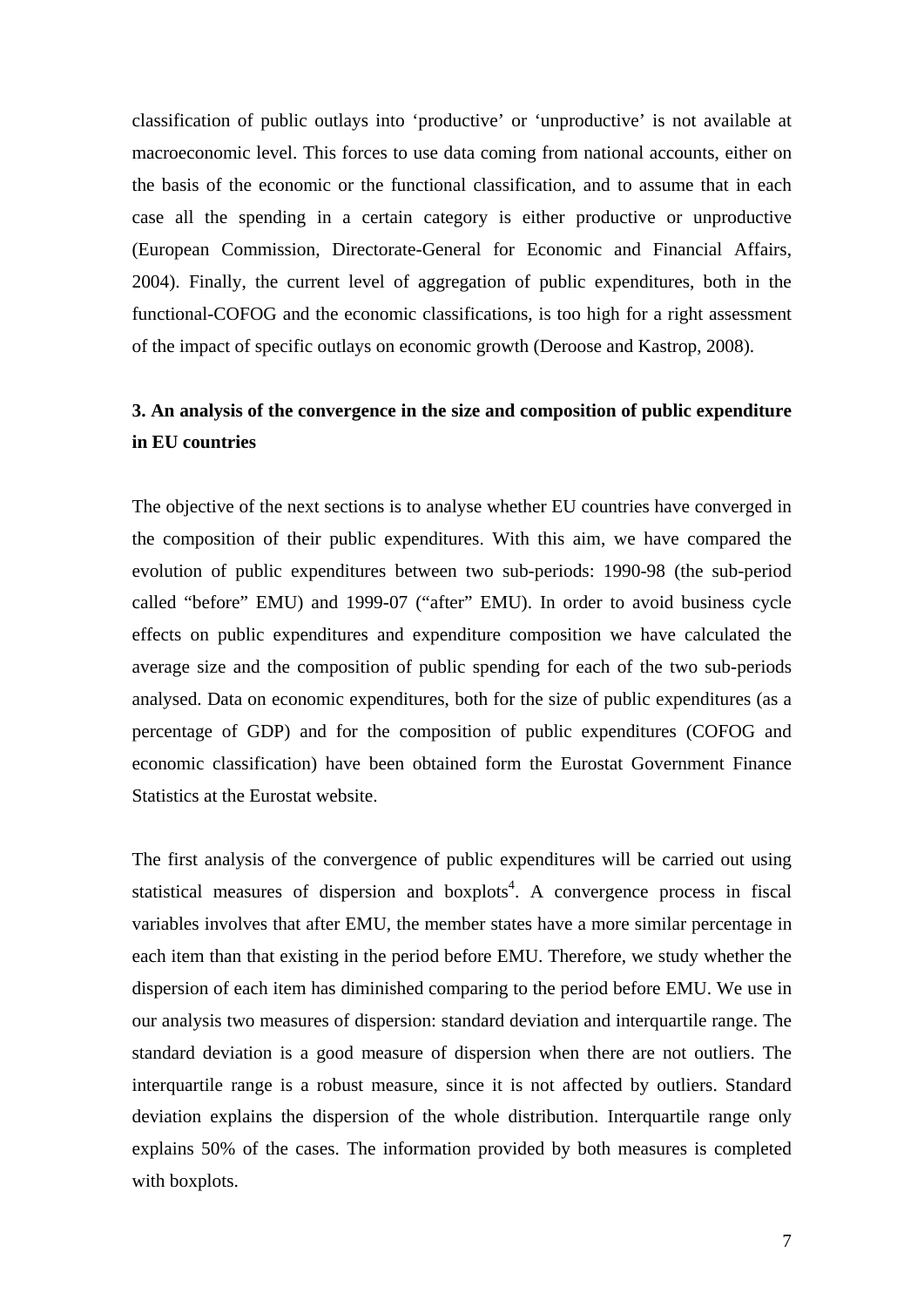3.1. Is the size of public expenditures converging in EU countries?

As figure 1 shows the size of public expenditures has fallen in 22 out of the 26 countries analysed. This evolution is in accordance to the view, previously analysed, that a fall in the size of public sector has a positive impact on economic growth. Nonetheless, this fall dies not mean necessarily that public expenditures are converging in the European Union.



Figure 1. Evolution of the size of public expenditures (%GDP)

Source: our calculations

To reach a conclusion about this behaviour, we have made a box-plot analysis. In this sense, we can talk of convergence when we detect a lower standard deviation and a lower interquartile range. Figure 2 shows clearly that public expenditures are converging in the EU to a lower percentage of the respective domestic GDPs<sup>5</sup>.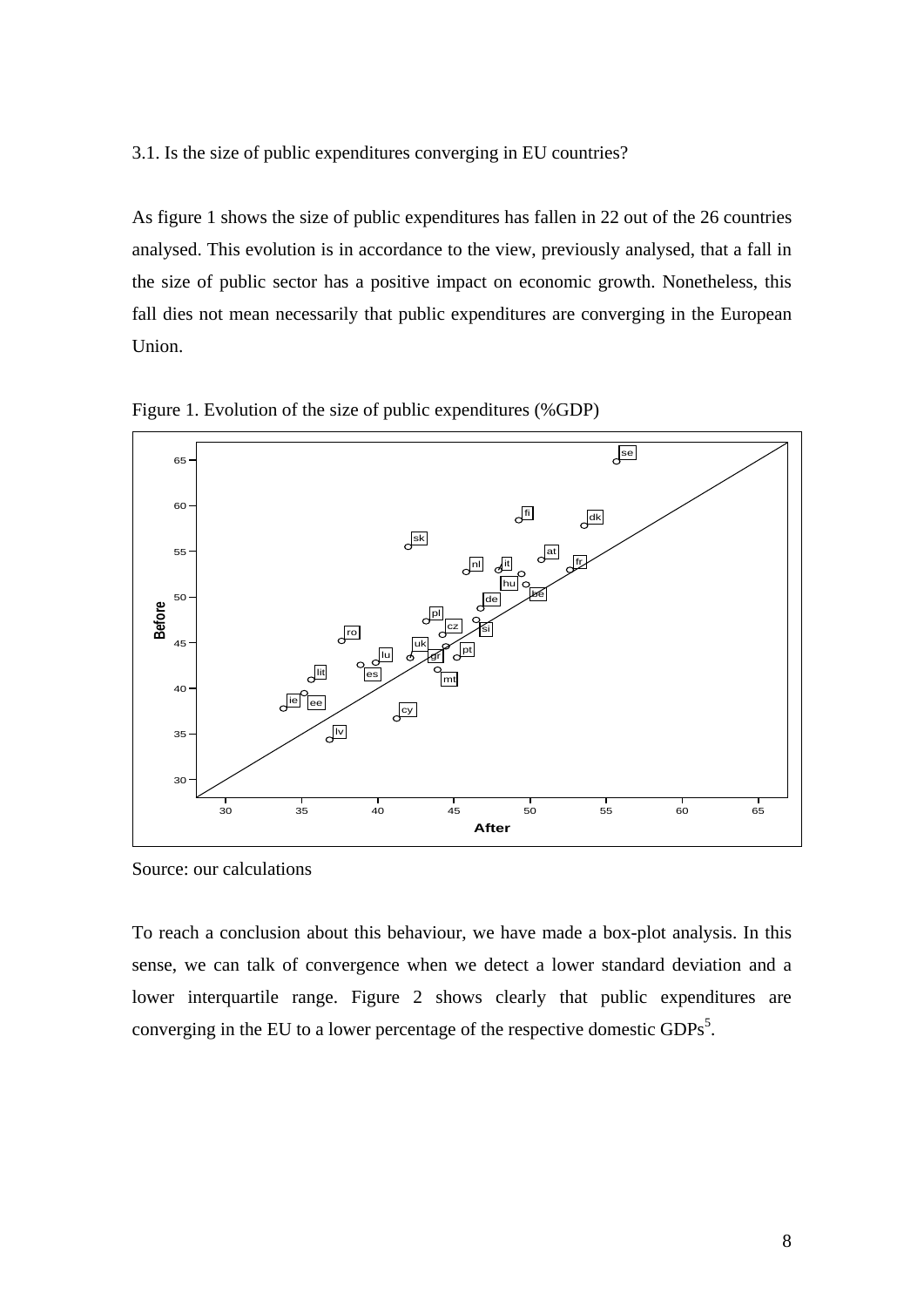

Figure 2. Box plot of the size of public expenditures (%GDP)

3.2. Is the composition of public expenditures converging in EU countries?

The composition of public expenditures has been analysed in terms on the economic and functional (GOFOG) classifications. In both cases, the source of data is the same: the Eurostat Government Finance Statistics. Unfortunately, not all EU countries have available data before 1999, and, consequently, these countries have been excluded from the analysis. Furthermore, the period for which data are available in the two subperiods (26 countries for the economic classification and 20 countries for the functional classification) is not the same for all the countries<sup>6</sup>. Nonetheless, in as much we are calculating the average for the two sub-periods this problem does not affect to the outcome.

If EU countries had implemented the recommendations from the PPEGMs, the shares of those public expenditures considered as productive expenditures should have increased, and viceversa. Although the theoretical distinction between productive and unproductive might be clear, however, as we mentioned in previous sections, the definition of a specific public expenditure as productive or unproductive must be taken with caveats. Nonetheless, based on theoretical and empirical studies, we have considered as productive expenditures the following items:

in the functional classification: defence, public order and safety, economic affairs (includes sectorial R&D and transport and communication),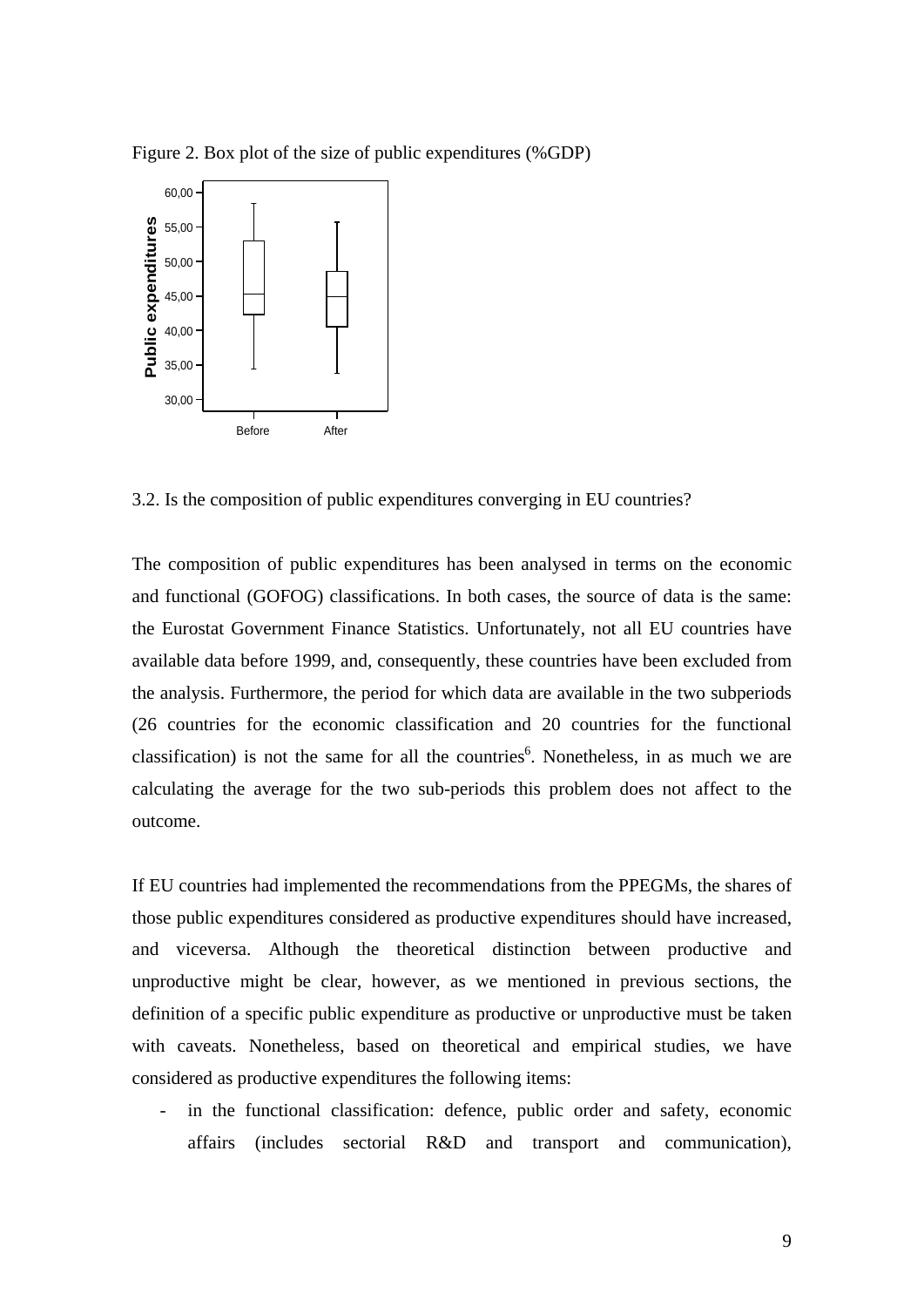environmental protection, housing and community amenities, health and education;

- in the economic classification: capital transfers and gross capital formation

Table 1 and 2 shows the evolution of the different categories of public expenditures in both kinds of classification. These show the change in the shares of each kind of expenditure as a percentage of total public expenditure. As can be seen, the picture is not clear and we can not pose the existence of a common pattern for all the EU countries or even for a single country. Furthermore, the conclusion would be dependent on the initial size/share of each kind of expenditure.

In any case, since our main interest focus on the hypothesis of a convergence in the public expenditures composition, we have analysed in this section that pattern of behaviour by means of statistical measures of dispersion and of boxplots (tables 3 and 4 and figures 3 and 4). The analysis of the boxplots and, mainly, of the standard deviations (columns 5, 6 and 7 of tables 3 and 4) and the interquartile ranges (columns 8, 9 and 10 of tables 3 and 4) allows to reach a significant number of conclusions about the convergence process that might be taken place in some items of public expenditure, both in terms of the economic and the functional classifications.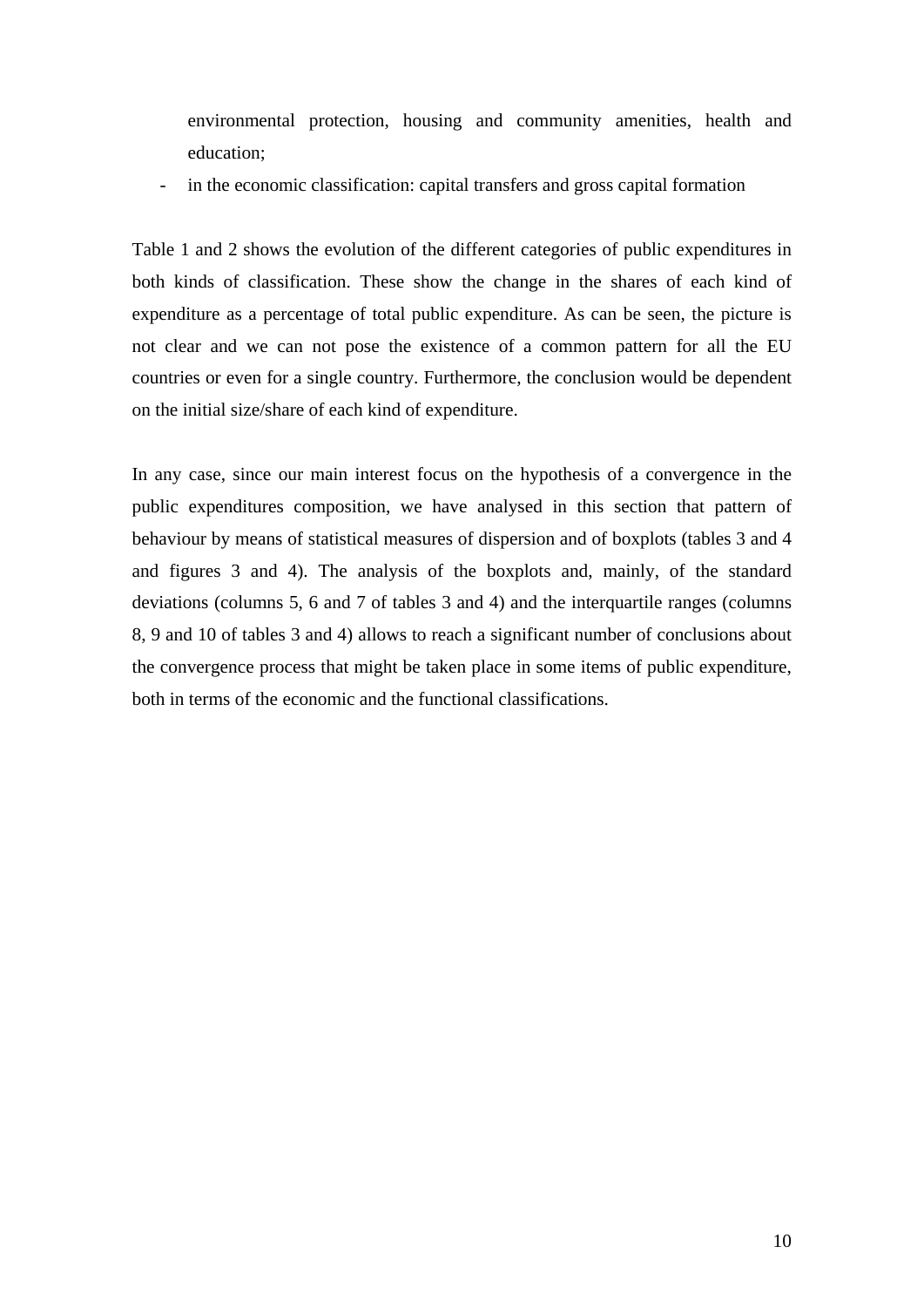| Table 1. Evolution of the composition of public expenditures. Functional (COFOG) classification |  |  |  |
|-------------------------------------------------------------------------------------------------|--|--|--|
|-------------------------------------------------------------------------------------------------|--|--|--|

|                                     | <b>INCREASE</b>                                                                                                                                                  | <b>DECLINE</b>                                                                                                                                      |
|-------------------------------------|------------------------------------------------------------------------------------------------------------------------------------------------------------------|-----------------------------------------------------------------------------------------------------------------------------------------------------|
| <b>General public services</b>      | Czech Republic, Malta, Finland                                                                                                                                   | Belgica, Denmark, Germany, Estonia, Ireland, Greece, Spain, France, Italy,<br>Cyprus, Latvia, Netherland, Austria, Portugal, Sweden, United Kingdom |
| <b>Defence</b>                      | Estonia, Italy, Latvia                                                                                                                                           | Belgium, Czech Republic, Germany, Ireland, Greece, Spain, France, Cyprus,<br>Luxembourg, Malta, Portugal, Finland, Sweden, United Kingdom           |
| Public order and safety             | Belgium, Denmark, Germany, Ireland, Greece, Spain, France, Italy,<br>Luxembourg, Netherland, Austria                                                             | Estonia, Cyprus, Latvia, Malta, Portugal, Finland, Sweden, United Kingdom                                                                           |
| <b>Economic affairs</b>             | Belgium, Estonia, Ireland, Greece, Spain, Netherlands, Austria, Sweden                                                                                           | Czech Republic, Denmark, Germany, France, Italy, Luxembourg, Malta,<br>Portugal, Finland, United Kingdom, Cyprus, Latvia                            |
| <b>Enviroment protection</b>        | United Kingdom, Cyprus, Latvia, Sweden, Finland, Belgium, Denmark, Estonia, Ireland,<br>Greece, Spain, France, Italy, Netherland, Portugal                       | Czech Republic, Germany, Malta, Austria, Luxembourg                                                                                                 |
| Housing and comunities<br>amenities | Belgium, Germany, Ireland, Greece, Spain, France, Italy, Latvia                                                                                                  | United Kingdom, Sweden, Finland, Czech Republic, Denmark, Estonia, Cyprus,<br>Luxembourg, Malta, Netherland, Austria, Portugal                      |
| Health                              | Finland, Sweden, United Kingdom, Belgium, Czech Republic, Denmark, Germany,<br>Ireland, Greece, Spain, Italy, Latvia, Malta, Netherland, Portugal, France        | Estonia, Cyprus, Luxembourg, Austria                                                                                                                |
| Recreation, culture and<br>religion | United Kingdom, Finland, Belgium, Czech Republic, Denmark, Estonia, Ireland, Greece,<br>Spain, France, Italy, Latvia, Portugal, Luxembourg                       | Sweden, Germany                                                                                                                                     |
| <b>Education</b>                    | Portugal, Austria, Finland, Sweden, United Kingdom, Belgium, Czech Republic,<br>Denmark, Germany, Ireland, Spain, Italy, Cyprus, Latvia, Luxembourg, Netherlands | Estonia, Greece, France, Malta                                                                                                                      |
| <b>Social protection</b>            | Sweden, Belgium, Czech Republic, Denmark, Germany, Estonia, France, Italy, Cyprus,<br>Luxembourg, Austria, Portugal                                              | Finland, United Kingdom, Ireland, Greece, Spain, Latvia, Malta, Netherlands                                                                         |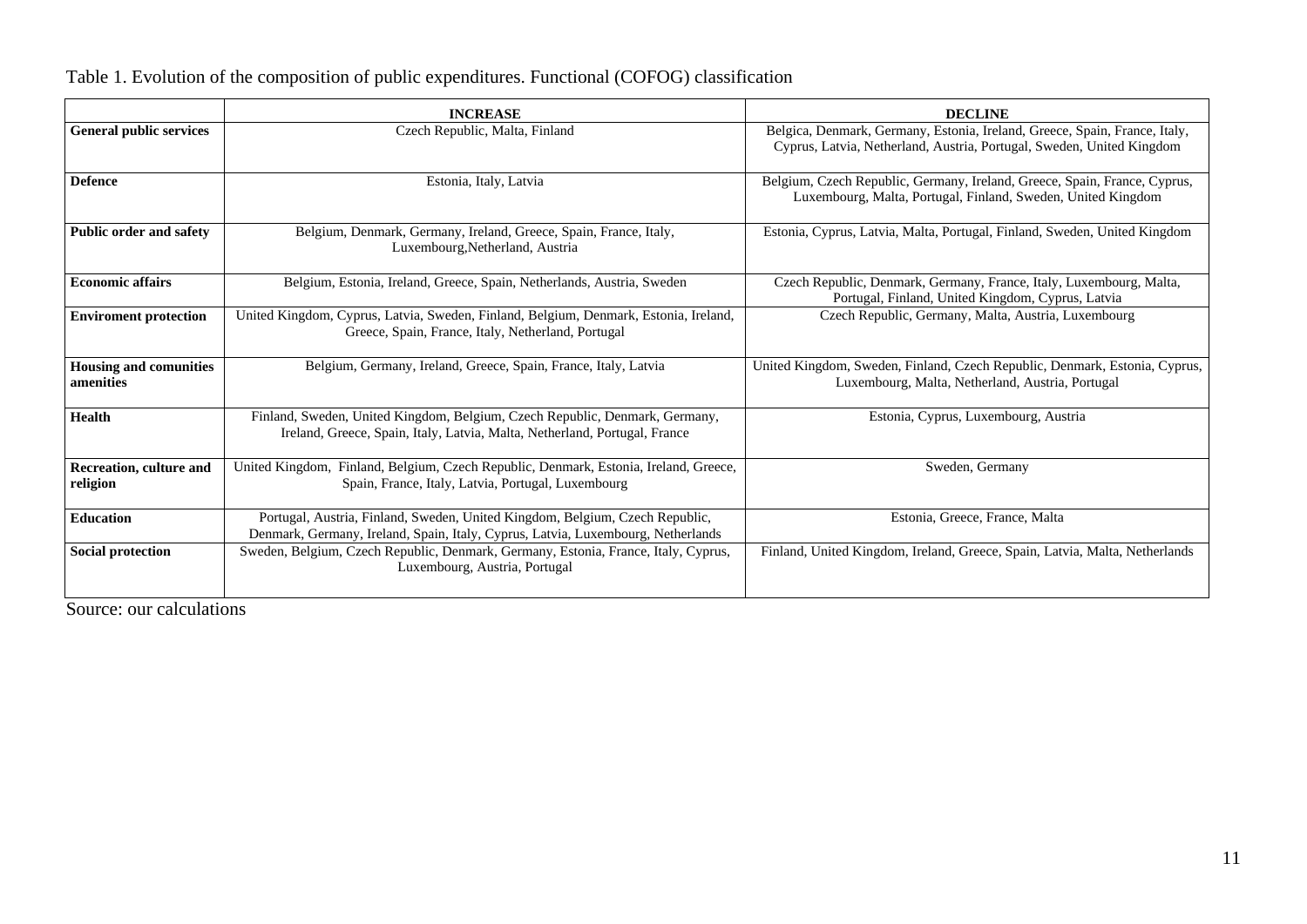|                                                                                        | <b>INCREASE</b>                                                                                                                                                                                                                            | <b>DECLINE</b>                                                                                                                                                                                                          |
|----------------------------------------------------------------------------------------|--------------------------------------------------------------------------------------------------------------------------------------------------------------------------------------------------------------------------------------------|-------------------------------------------------------------------------------------------------------------------------------------------------------------------------------------------------------------------------|
| <b>Intermediate consumption</b>                                                        | Belgium, Czech Republic, Denmark, Germany, Ireland, Greece, Spain, Italy, Luxembourg,<br>Netherlands, Poland, Romania, Finland, Sweden, United Kingdom                                                                                     | Estonia, France, Cyprus, Latvia, Lithuania, Hungary, Malta, Austria, Slovenia, Slovakia                                                                                                                                 |
| <b>Compensation of employees</b>                                                       | Belgica, Czech Republic, Denmark, Estonia, Ireland, Greece, Spain, France, Italy, Latvia,<br>Lithuania, Hungary, Netherlands, Poland, Portugal, Romania, Slovenia, Slovakia, Sweden                                                        | Germany, Cyprus, Luxembourg, Malta, Austria, United Kingdom                                                                                                                                                             |
| <b>Subsidies</b>                                                                       | Belgium, Denmark, Estonia, Spain, Malta, Slovenia, Slovakia, Sweden                                                                                                                                                                        | Czech Republic, Germany, Ireland, Greece, France, Italy, Cyprus, Latvia, Lithuania,<br>Luxembourg, Hungary, Netherlands, Slovenia, Slovakia, Sweden                                                                     |
| <b>Property income</b>                                                                 | Belgium, Lithuania, Malta, Slovakia,                                                                                                                                                                                                       | Czech Republic, Denmark, Germany, Estonia, Ireland, Greece, Spain, France, Italy, Cyprus,<br>Latvia, Luxembourg, Hungary, Netherlands, Austria, Poland, Portugal, Romania, Slovenia,<br>Finland, Sweden, United Kingdom |
| Social benefits other than social<br>transfers in kind                                 | Belgium, Czech Republic, Germany, Estonia, Greece, Italy, Cyprus, Hungary, Austria,<br>Poland, Portugal, Romania, Slovakia, United Kingdom, Lithuania, Luxembourg                                                                          | Denmark, Ireland, Spain, France, Latvia, Malta, Netherlands, Finland, Sweden, United<br>Kingdom                                                                                                                         |
| Social transfers in kind                                                               | Belgium, Czech Republic, Denmark, Germany, Estonia, Ireland, Spain, France, Italy,<br>Latvia, Cyprus, Hungary, Luxembourg, Slovenia, Slovakia, Finland, Sweden, Romania,<br>Portugal, Poland, Hungary, Malta, Netherlands, Austria         | Lithuania                                                                                                                                                                                                               |
| Other current transfer                                                                 | Belgium, Czech Republic, Denmark, Estonia, Ireland, Greece, Spain, France, Italy, Cyprus,<br>Latvia, Lithuania, Luxembourg, Hungary, Malta, Netherlands, Austria, Poland, Portugal,<br>Slovenia, Slovakia, Finland, Sweden, United Kingdom | Germany, Romania                                                                                                                                                                                                        |
| <b>Capital transfers</b>                                                               | Belgium, Estonia, Ireland, Italy, Cyprus, Latvia, Luxembourg, Malta, Austria                                                                                                                                                               | Czech Republic, Denmark, Germany, Greece, Spain, France, Lithuania, Hungary,<br>Netherlands, Poland, Postugal, Romania, Slovenia, Slovakia, Finland, Sweden, United<br>Kingdom                                          |
| Gross capital formation and<br>adquisitions less disposals of non-<br>financial assets | Belgium, Denmark, Ireland, Greece, Spain, Latvia, Lithuania, Hungary, Malta, Netherlands,<br>Poland, Romania, Slovenia, Sweden                                                                                                             | Czech Republic, Germany, Estonia, France, Italy, Cyprus, Luxembourg, Austria, Portugal,<br>Slovakia, Finland, United Kingdom                                                                                            |

# Table 2. Evolution of the composition of public expenditures. Economic classification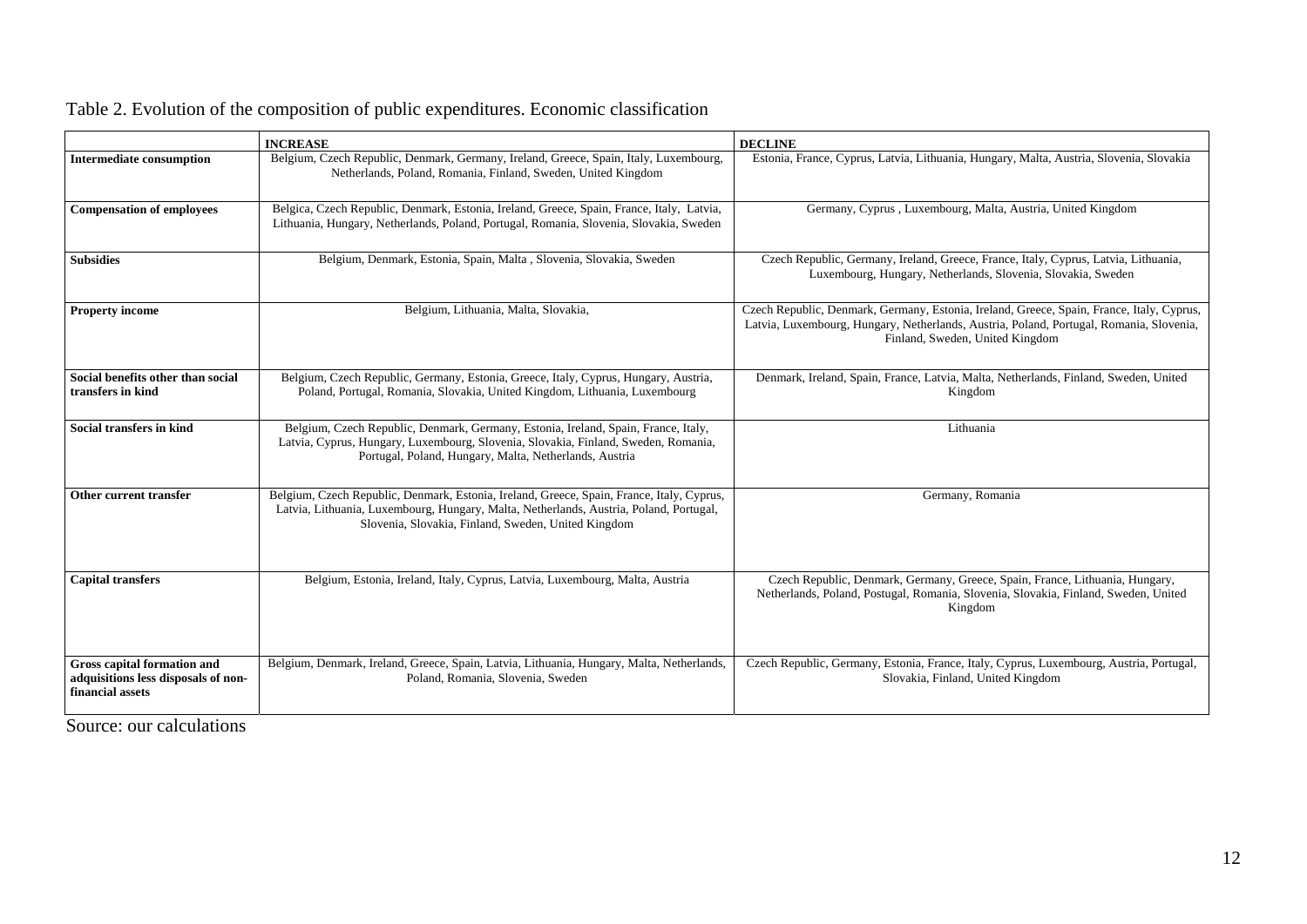|                                |             | Mean         |             | Median       |             | Standard deviation | $(7=5/6)*100$ |             | Interguartile range | $(10=8/9)$ |
|--------------------------------|-------------|--------------|-------------|--------------|-------------|--------------------|---------------|-------------|---------------------|------------|
|                                | after $(1)$ | before $(2)$ | after $(3)$ | before $(4)$ | after $(5)$ | before $(6)$       |               | after $(8)$ | before $(9)$        |            |
| Intermediate consumption       | 13.75       | 12.83        | 12.64       | 11.89        | 4.91        | 5.14               | 95.66         | 7.80        | 5.48                | 142.23     |
| Compensation of employees      | 25.48       | 25.24        | 25.65       | 25.29        | 5.08        | 5.13               | 99.05         | 7.32        | 5.92                | 123.62     |
| Subsidies                      | 3.04        | 3.52         | 2.83        | 3.14         | 1.39        | 1.41               | 98.47         | 1.50        | 2.48                | 60.20      |
| Property income                | 5.88        | 9.29         | 5.83        | 8.13         | 3.26        | 6.17               | 52.87         | 3.73        | 7.38                | 50.49      |
| Social benefits other than shk | 30.93       | 30.50        | 30.42       | 30.87        | 4.08        | 3.78               | 108.09        | 6.94        | 5.71                | 121.59     |
| Social benefits in kind        | 6.65        | 5.23         | 5.28        | 3.44         | 5.48        | 4.76               | 115.07        | 9.95        | 8.35                | 119.21     |
| Other current transfers        | 4.53        | 3.34         | 4.40        | 3.44         | 1.50        | 1.31               | 114.10        | 2.28        | 1.75                | 130.28     |
| Capital transfers              | 2.81        | 3.30         | 2.77        | 2.83         | 1.68        | 2.66               | 63.03         | 2.32        | 2.00                | 115.85     |
| Gross capital formation        | 6.61        | 6.56         | 6.72        | 5.91         | 2.87        | 2.47               | 115.94        | 5.46        | 3.82                | 142.76     |

Table 3. Measures of dispersion of the composition of public expenditures. Economic classification

Source: our calculations

Table 4. Measures of dispersion of the composition of public expenditures. Functional classification

|                          |             | Mean         |             | Median       |             | Standard deviation | $(7=5/6)*100$ |           | Interquartile range | $(10=8/9)$ |
|--------------------------|-------------|--------------|-------------|--------------|-------------|--------------------|---------------|-----------|---------------------|------------|
|                          | after $(1)$ | before $(2)$ | after $(3)$ | before $(4)$ | after $(5)$ | before $(6)$       |               | after (8) | before $(9)$        |            |
| General public services  | 14.77       | 17.60        | 14.22       | 16.82        | 3.67        | 6.22               | 58.95         | 4.90      | 7.75                | 63.23      |
| Defence                  | 3.27        | 3.59         | 3.11        | 3.25         | 1.48        | 1.73               | 85.61         | 1.44      | 1.69                | 84.82      |
| Public order and safety  | 3.86        | 3.70         | 3.65        | 3.58         | 1.40        | 1.70               | 82.31         | 2.43      | 2.63                | 92.36      |
| Economic affairs         | 10.58       | 11.30        | 10.64       | 10.95        | 3.05        | 3.99               | 76.50         | 3.63      | 3.81                | 95.31      |
| Environmental protection | 1.55        | 1.44         | 1.53        | 1.30         | 0.64        | 0.76               | 84.53         | 0.97      | 0.91                | 106.55     |
| Housing                  | 2.10        | 2.44         | 1.98        | 2.13         | 1.13        | 1.38               | 82.22         | 1.30      | 1.27                | 102.64     |
| Health                   | 12.78       | 10.96        | 13.11       | 11.73        | 2.71        | 2.54               | 106.71        | 2.09      | 2.35                | 88.99      |
| Recreation               | 2.61        | 2.30         | 2.44        | 2.25         | 1.21        | 1.07               | 112.96        | 1.24      | 1.04                | 119.15     |
| Education                | 12.58       | 11.89        | 12.05       | 11.45        | 2.89        | 2.79               | 103.50        | 3.53      | 2.76                | 127.72     |
| Social protection        | 35.89       | 34.80        | 36.95       | 34.57        | 6.18        | 6.05               | 102.20        | 10.86     | 10.03               | 108.21     |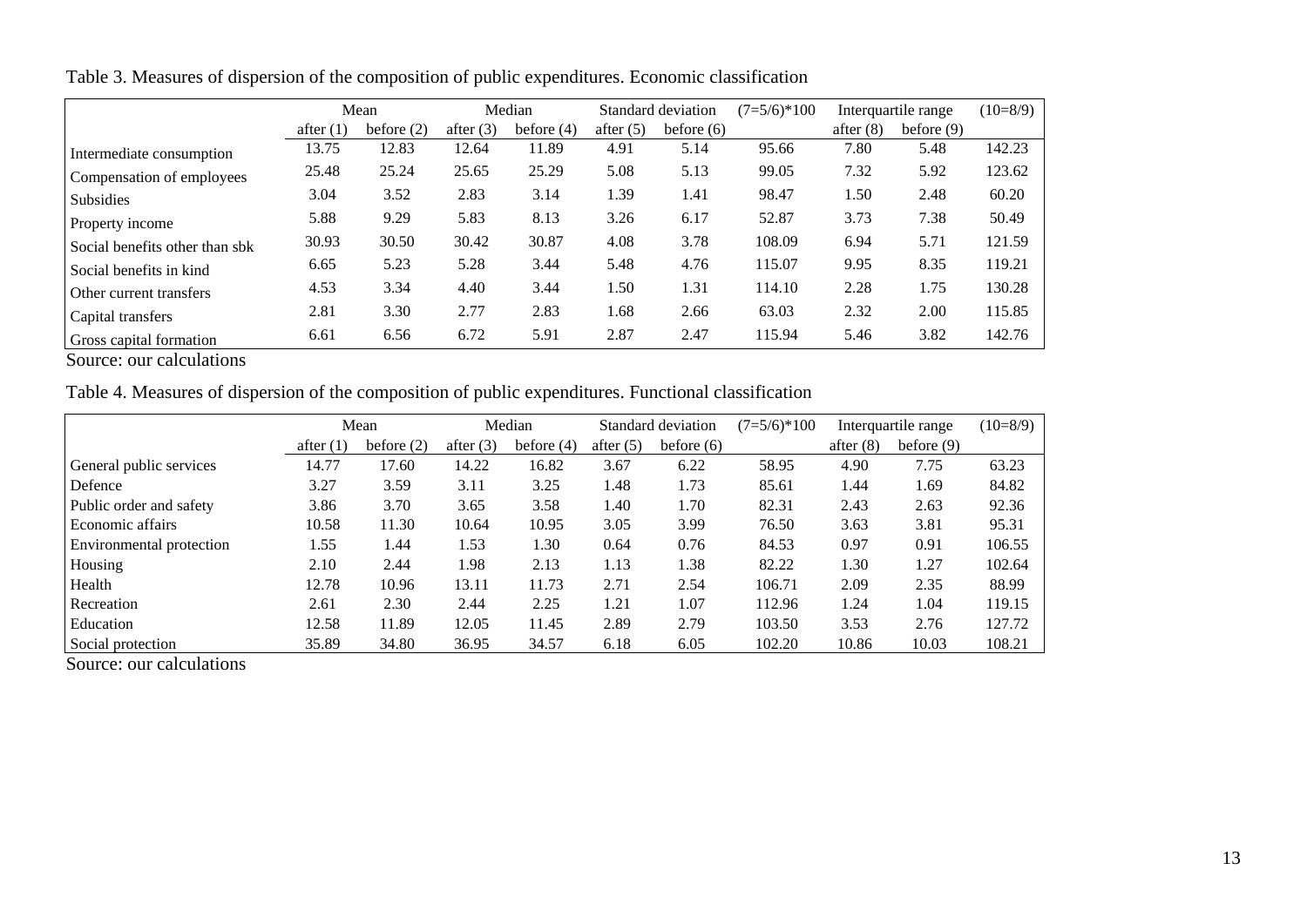

Figure 3. Box-plots of the dispersion of public expenditures. Economic classification (in percentage of total public expenditure)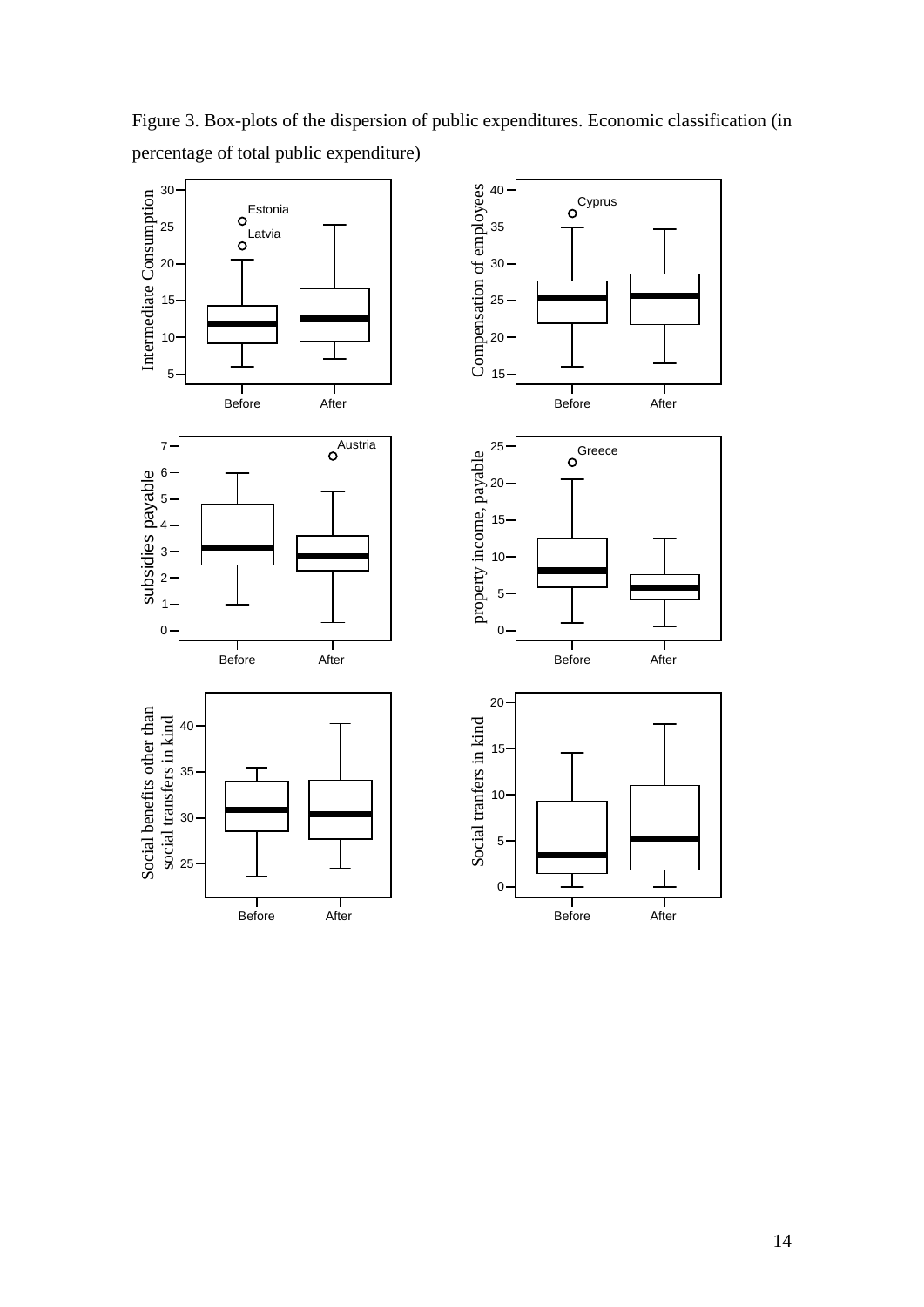

Figure 4. Box-plots of the dispersion of public expenditures. COFOG classification (in percentage of total public expenditure)

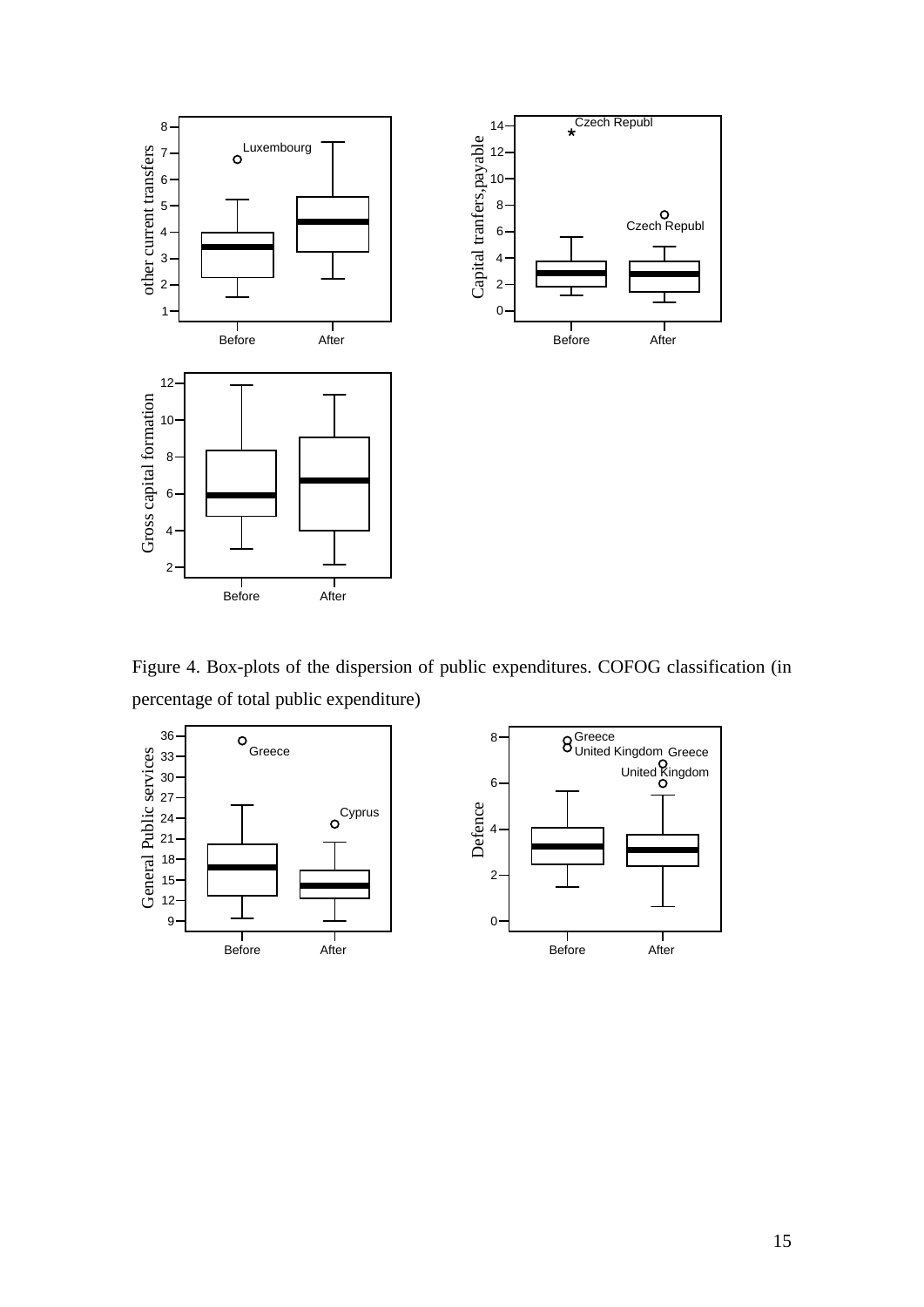

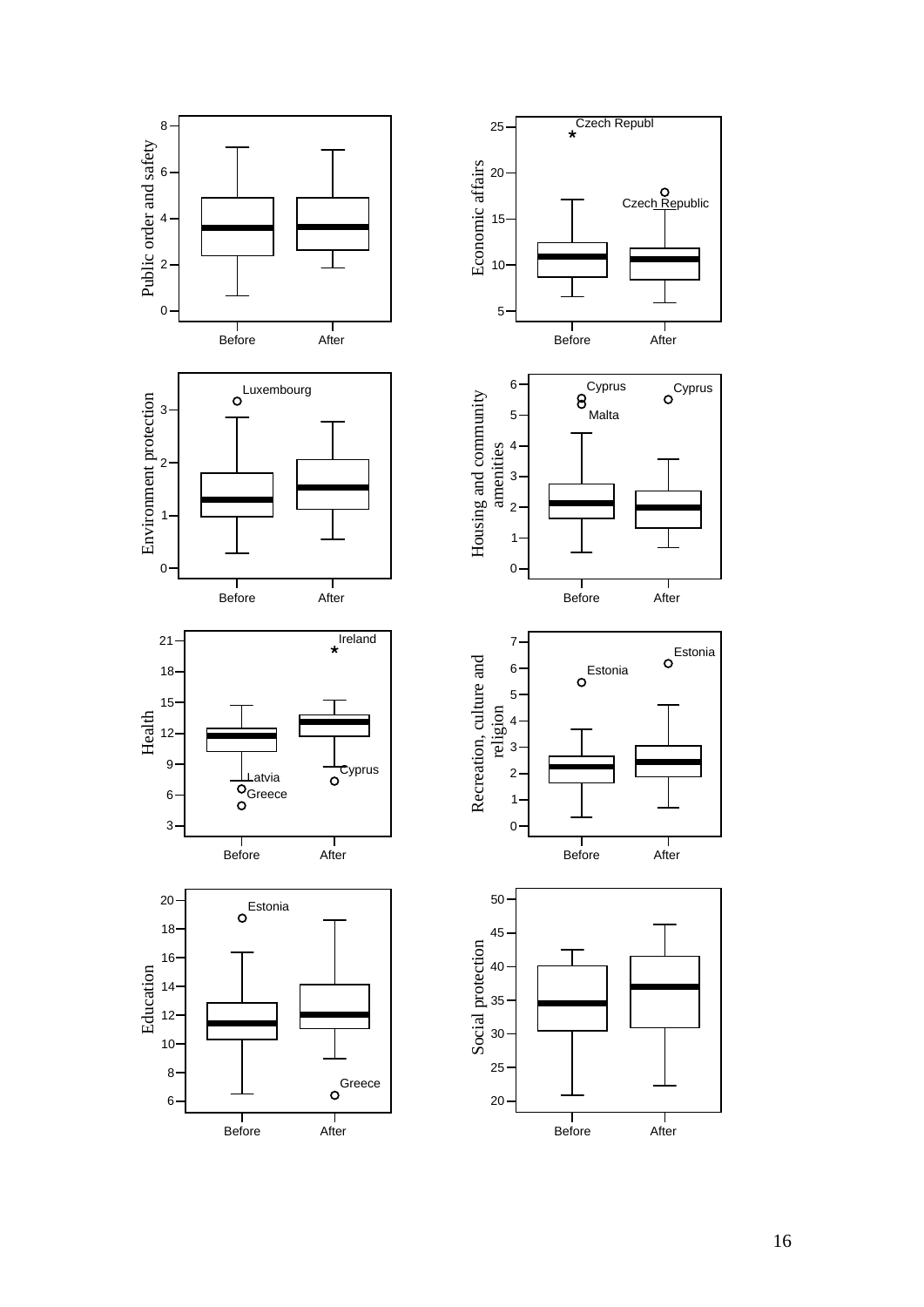If we identify convergence with a reduction in standard deviation, in interquartile range and in the upper and lower adjacent values, we can detect in terms of the economic classification a convergence process to lower shares in the items of subsidies and property income (to lower shares) and a strong divergence in social transfers in kind and other current transfers (to higher shares), in gross capital formation (to similar shares) and in social benefits other than social transfers in kind (although in this case the shares are stable). In the case of intermediate consumption and compensation of employees, the standard deviation falls because the outliers detected disappear: once considered this behaviour, we detect a divergence process to higher shares. Finally in the case of capital transfers, the ruling out of the far outlier hides a diverging process to higher shares of this item.

In terms of the COFOG classification a strong convergence to lower shares is detected in general public services, defence and economic affairs, and to higher shares in public order and safety. On the contrary, a diverging process to higher shares is detected in recreation, culture and religion, education and social protection. The analysis of the other items is less clear due to the existence of outliers. Nonetheless, the box-plots show a divergence to higher shares in the case of health, and a convergence to lower shares in housing and community amenities and a convergence to higher shares in environment protection.

To conclude, the empirical evidence of a convergence process of the productive items of public expenditure is quite mixed. Having followed the recommendations of the PPEGMs, EU countries should have converged in the composition of public expenditures with an increase in the shares of this kind of expenditures. However, only three categories of productive public expenditures have increased their shares: public order and safety, health and education, and in the two latter a diverging process is detected, sign of a different pace of evolution. Actually, as the box-plots show, only in the case of education a generalized rise is detected, whilst in health the convergence is explained by the increase in the lower adjacent value and the increase in the main is mainly explained by the appearance of a far outlier with the highest share (Ireland).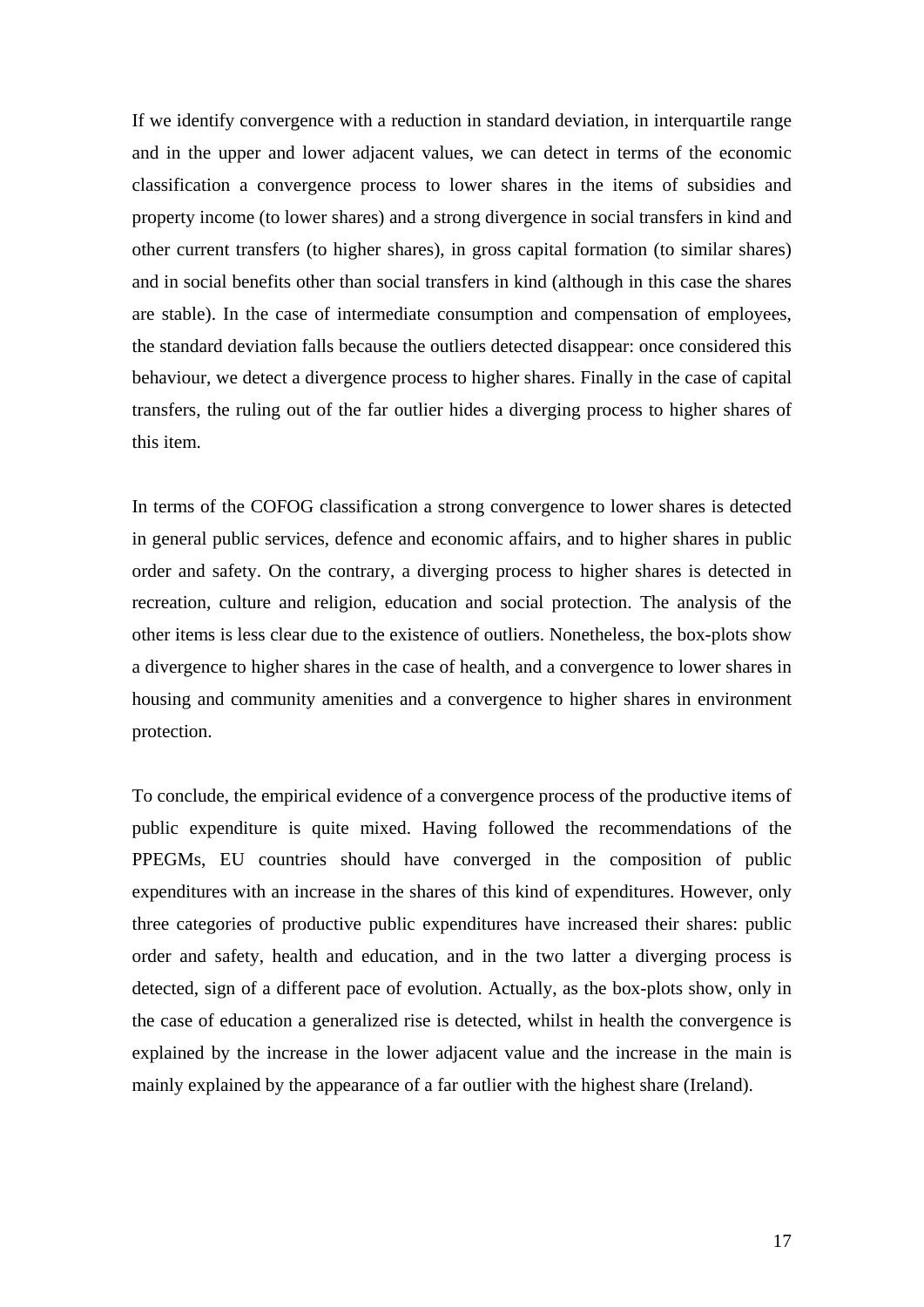## **4. A cluster analysis of the composition of public expenditures in EU Member States**

The previous analysis is now complemented with a cluster analysis of the components of public spending using the economic and the COFOG classification. The existence of a convergence process should have lead to a lower number of clusters. To elaborate the clusters and to study their evolution before and after 1999, we have used a cluster analysis, in particular the Ward's criterion (Ward, 1963). To identify cluster of cases we have calculated factor coordinates. Principal component analysis (PCA) gives the more explicative factor of the whole set of countries. An ascending hierarchical classification has been applied to coordinates estimated by PCA using Ward's criterion<sup>7</sup>. Test values<sup>8</sup> show the main features of each cluster (using  $5\%$  as critical probability frontier<sup>9</sup>). In the cluster analysis of the economic classification, the data matrix is formed by 20 countries and 10 active variables: the shares as percentage of total public expenditure of the 9 items in this classification plus the size of public expenditure (as percentage of GDP). In the cluster analysis of the COFOG classification, the data matrix is formed by 20 countries and 11 active variables: the shares as percentage of total public expenditure of the 10 items in this classification plus the size of public expenditure (as percentage of GDP).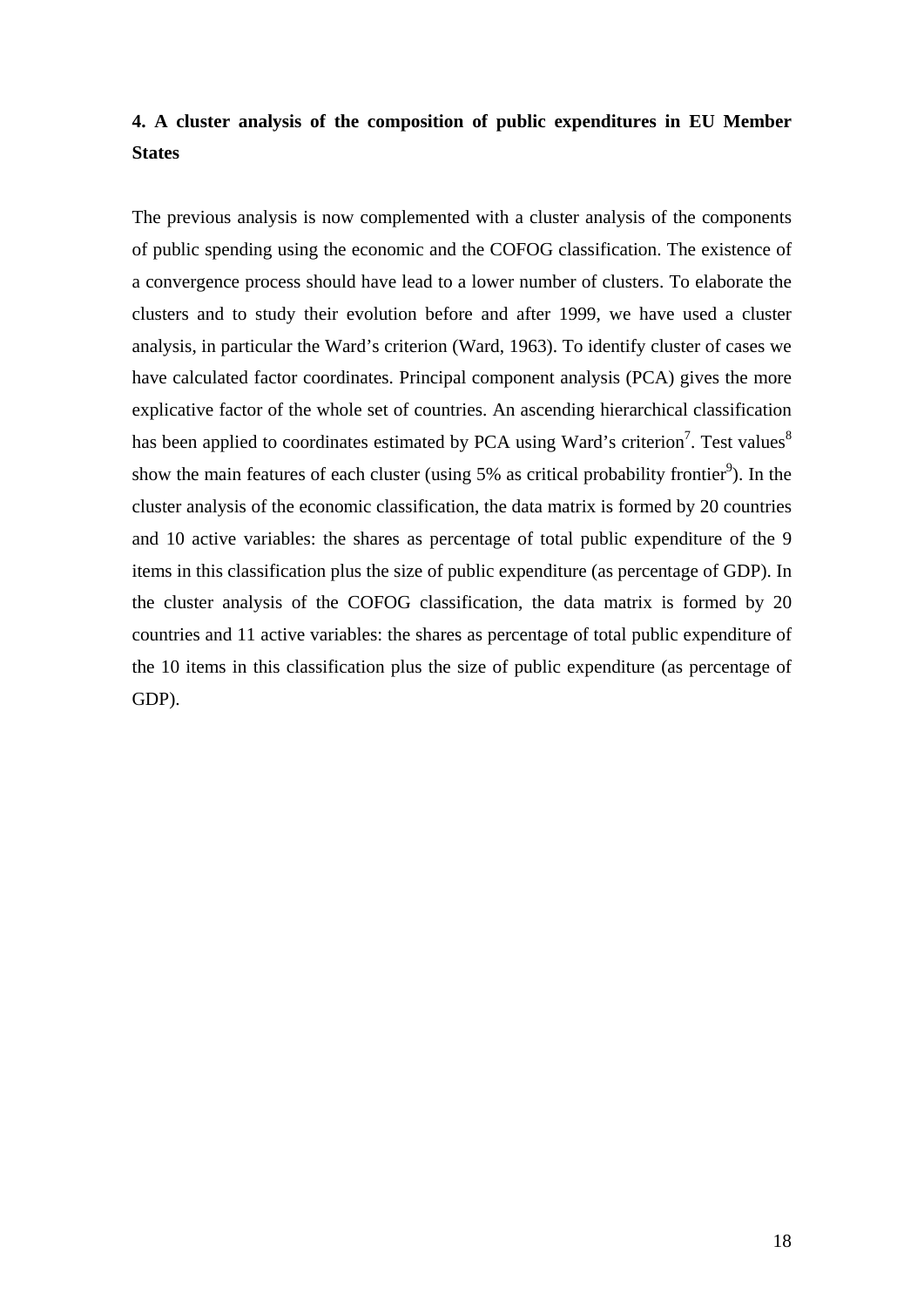### Table 5. Clusters of EU countries according to the composition of public expenditures

#### Economic classification

| <b>Before EMU</b>        | <b>Cluster 1</b>                   | <b>Cluster 2</b>                   | <b>Cluster 3</b>                  | <b>Cluster 4</b>                     | <b>Cluster 5</b>                |
|--------------------------|------------------------------------|------------------------------------|-----------------------------------|--------------------------------------|---------------------------------|
| Countries                | Austria, Denmark, Germany, France, | Belgium, Greece, Italy, Ireland,   | Czech Republic                    | Cyprus, Malta, Portugal              | Estonia, Latvia, United Kingdom |
|                          | Finland, Netherlands, Luxembourg,  | Spain                              |                                   |                                      |                                 |
|                          | Sweden                             |                                    |                                   |                                      |                                 |
| Significant shares above | Size public expenditure            | Property income                    | Capital transfers                 | Compensation of employees            | Intermediate consumption        |
| average                  | Social benefits other than stk     |                                    |                                   |                                      |                                 |
|                          | <b>Subsidies</b>                   |                                    |                                   |                                      |                                 |
|                          | Social tranfers in kind            |                                    |                                   |                                      |                                 |
| Significant shares below |                                    | <b>Subsidies</b>                   |                                   | Gross capital formation              | Property income Subsidies       |
| average                  |                                    |                                    |                                   | Social benefits other than stk       | Size of public expenditure      |
|                          |                                    |                                    |                                   |                                      |                                 |
| <b>After EMU</b>         | <b>Cluster 1</b>                   | <b>Cluster 2</b>                   | <b>Cluster 3</b>                  | <b>Cluster 4</b>                     |                                 |
| Countries                | Austria, Czech Republic, Germany,  | Belgium, France, Greece, Italy,    | Cyprus, Denmark, Finland, Sweden, | Estonia, Ireland, Latvia             |                                 |
|                          | Luxembourg                         | Malta, Netherlands, Portugal Spain | United Kingdom                    |                                      |                                 |
| Significant shares above | Size public expenditure            | Property income                    | Intermediate consumption          | Gross capital formation Intermediate |                                 |
| average                  | Social benefits other than stk     |                                    | Compensation of employees         | consumption                          |                                 |
|                          | Subsidies                          |                                    |                                   |                                      |                                 |
|                          | Social tranfers in kind            |                                    |                                   |                                      |                                 |
| Significant shares below |                                    | Other current transfers            | Capital transfers                 | Social benefits other than stk       |                                 |
| average                  |                                    | Intermediate consumption           | Social transfers in kind          | Property income                      |                                 |

#### COFOG classification

| <b>Before EMU</b>  | <b>Cluster 1</b>           | <b>Cluster 2</b>         | <b>Cluster 3</b>         | Cluster 4               | Cluster 5                 | Cluster 6         | <b>Cluster 7</b>         |
|--------------------|----------------------------|--------------------------|--------------------------|-------------------------|---------------------------|-------------------|--------------------------|
| Countries          | Denmark, Finland, France,  | Austria, Germany,        | Belgium, Ireland, Italy, | Greece                  | Czech Republic, Malta     | Cyprus            | Estonia, Latvia          |
|                    | Netherlands, Sweden,       | Luxembourg               | Portugal, Sweden         |                         |                           |                   |                          |
|                    | United Kingdom             |                          |                          |                         |                           |                   |                          |
| Significant shares | Size public expenditures   | Environment protection   | General public services  | General public services | Economic affairs          | Housing s         | Education                |
| above average      | Social protection          | Social protection        |                          | Defence                 | Environment protection    |                   | Public order and safety  |
|                    |                            |                          |                          |                         |                           |                   | Recreation               |
| Significant shares | Environment protection     |                          | Social protection        | Health                  |                           | Social protection | Size public expenditures |
| below average      | Economic affairs           |                          |                          |                         |                           |                   |                          |
| <b>After EMU</b>   | <b>Cluster 1</b>           | <b>Cluster 2</b>         | <b>Cluster 3</b>         | <b>Cluster 4</b>        | <b>Cluster 5</b>          |                   |                          |
| Countries          | Estonia, Latvia, Portugal, | Czech Republic, Ireland, | Cyprus                   | Greece                  | Austria, Belgium,         |                   |                          |
|                    | United Kingdom             | Luxembourg, Malta, Spain |                          |                         | Denmark, Finland, France, |                   |                          |
|                    |                            |                          |                          |                         | Germany, Italy,           |                   |                          |
|                    |                            |                          |                          |                         | Netherlands, Sweden       |                   |                          |
| Significant shares | Public order and safety    | Economic affairs         | General public services  | Defence                 | Size public expenditures  |                   |                          |
| above average      | Education                  | Environment protection   | Housing and community    |                         | Social protection         |                   |                          |
|                    | Recreation                 | Health                   | amenities                |                         |                           |                   |                          |
| Significant shares | Size public expenditure    | Defence                  | Health                   | Education               | Environment protection    |                   |                          |
| below average      |                            | Size public expenditures | Social protection        |                         | Public order and safety   |                   |                          |
|                    |                            |                          |                          |                         | Economic affairs          |                   |                          |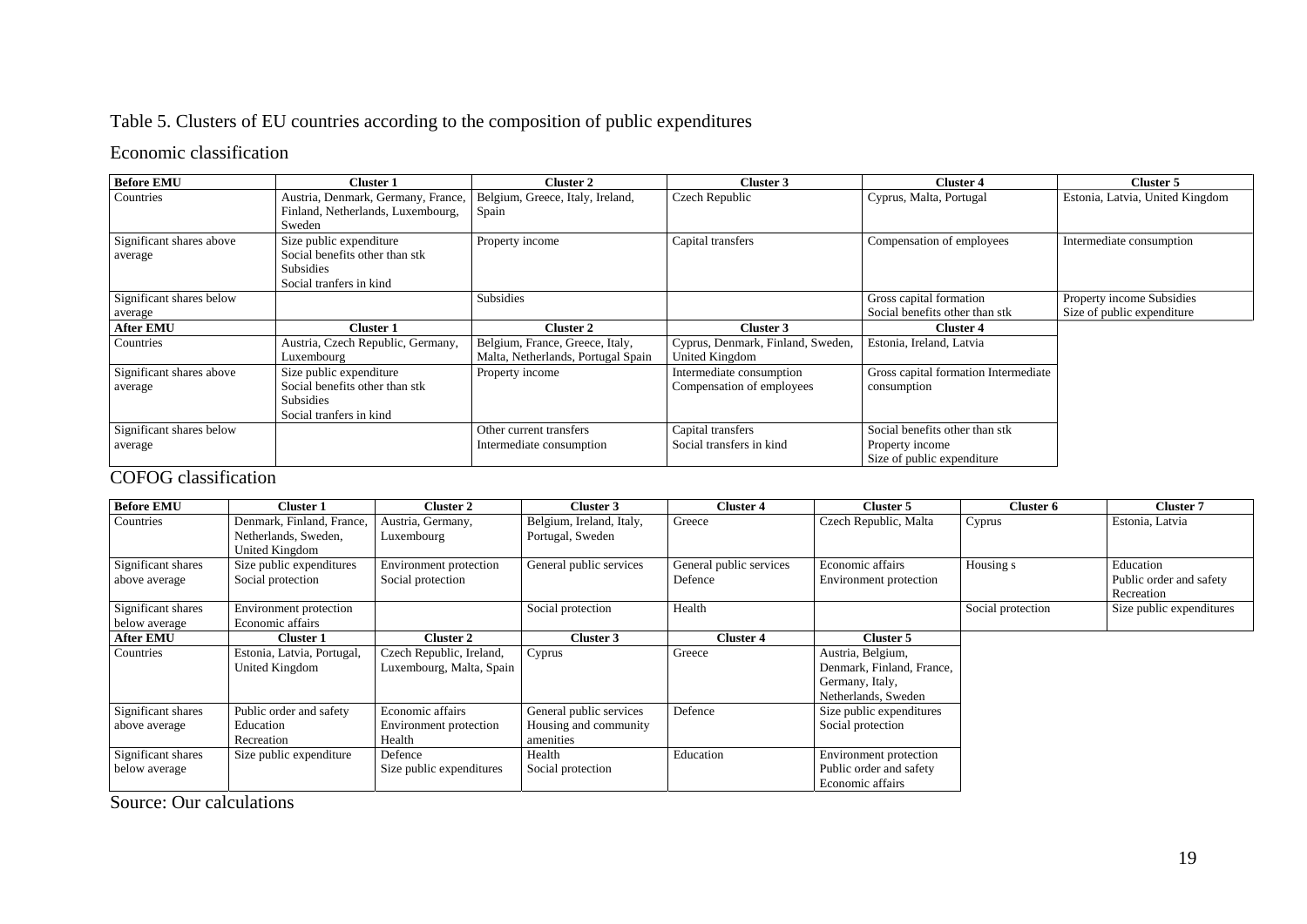| Clusters  | Variables                         | Cluster<br>average | Overall<br>average | Cluster<br>standard<br>deviation | Overall<br>standard<br>deviation | <b>Test Value</b> | Probability |
|-----------|-----------------------------------|--------------------|--------------------|----------------------------------|----------------------------------|-------------------|-------------|
| Cluster 1 | Size public expenditures          | 52.90              | 46.89              | 4.77                             | 7.07                             | 3.03              | 0.001       |
|           | Social benefits other than<br>stk | 33.16              | 30.50              | 1.88                             | 3.68                             | 2.57              | 0.005       |
|           | Subsidies                         | 4.38               | 3.52               | 0.87                             | 1.37                             | 2.23              | 0.013       |
|           | Social tranfers in kind           | 7.74               | 5.23               | 4.55                             | 4.64                             | 1.93              | 0.027       |
| Cluster 2 | Property income                   | 17.33              | 9.29               | 4.25                             | 6.02                             | 3.36              | 0.000       |
|           | <b>Subsidies</b>                  | 2.29               | 3.52               | 0.69                             | 1.37                             | $-2.26$           | 0.012       |
| Cluster 3 | Capital transfers                 | 13.51              | 3.30               |                                  | 2.66                             | 3.84              | 0.000       |
| Cluster 4 | Compensation of<br>employees      | 33.78              | 25.24              | 3.04                             | 5.00                             | 3.13              | 0.001       |
|           | Social benefits other than<br>stk | 25.73              | 30.50              | 2.33                             | 3.68                             | $-2.37$           | 0.009       |
| Cluster 5 | Intermediate consumption          | 22.92              | 12.83              | 2.15                             | 5.01                             | 3.69              | 0.000       |
|           | Property income                   | 3.73               | 9.29               | 2.99                             | 6.02                             | $-1.69$           | 0.045       |
|           | <b>Subsidies</b>                  | 2.04               | 3.52               | 0.46                             | 1.37                             | $-1.97$           | 0.024       |
|           | Size public expenditures          | 39.06              | 46.89              | 3.67                             | 7.07                             | $-2.03$           | 0.021       |

# Table 6. Relevant expenditures in the formation of clusters. Economic classification

### AFTER EMU

| Clusters  | Variables                         | Cluster<br>average | Overall<br>average | Cluster<br>standard<br>deviation | Overall<br>standard<br>deviation | <b>Test Value</b> | Probability |
|-----------|-----------------------------------|--------------------|--------------------|----------------------------------|----------------------------------|-------------------|-------------|
| Cluster 1 | <b>Subsidies</b>                  | 4.70               | 3.04               | 1.38                             | 1.35                             | 2.68              | 0.004       |
|           | Capital transfers                 | 4.66               | 2.81               | 1.65                             | 1.63                             | 2.47              | 0.007       |
|           | Social tranfers in kind           | 12.62              | 6.65               | 2.10                             | 5.34                             | 2.44              | 0.007       |
|           | Social benefits other than<br>stk | 34.93              | 30.93              | 4.45                             | 3.98                             | 2.19              | 0.014       |
|           | Compensation of<br>employees      | 18.13              | 25.48              | 1.29                             | 4.95                             | $-3.23$           | 0.001       |
| Cluster 2 | Property income                   | 8.49               | 5.88               | 2.52                             | 3.18                             | 2.92              | 0.002       |
|           | Other current transfers           | 3.76               | 4.53               | 0.73                             | 1.46                             | $-1.86$           | 0.031       |
|           | Intermediate consumption          | 10.96              | 13.75              | 2.27                             | 4.79                             | $-2.07$           | 0.019       |
| Cluster 3 | Intermediate consumption          | 17.79              | 13.75              | 4.16                             | 4.79                             | 2.12              | 0.017       |
|           | Compensation of<br>employees      | 29.47              | 25.48              | 3.57                             | 4.95                             | 2.02              | 0.021       |
|           | Social tranfers in kind           | 2.34               | 6.65               | 2.03                             | 5.34                             | $-2.03$           | 0.021       |
|           | Capital transfers                 | 1.23               | 2.81               | 0.65                             | 1.63                             | $-2.44$           | 0.007       |
| Cluster 4 | Gross capital formation           | 10.05              | 6.61               | 1.66                             | 2.80                             | 2.25              | 0.012       |
|           | Intermediate consumption          | 19.11              | 13.75              | 2.56                             | 4.79                             | 2.05              | 0.020       |
|           | Social benefits other than<br>stk | 26.64              | 30.93              | 0.60                             | 3.98                             | $-1.97$           | 0.024       |
|           | Property income                   | 2.18               | 5.88               | 1.46                             | 3.18                             | $-2.13$           | 0.017       |
|           | Size public expenditures          | 35.21              | 44.65              | 1.18                             | 5.74                             | $-3.01$           | 0.001       |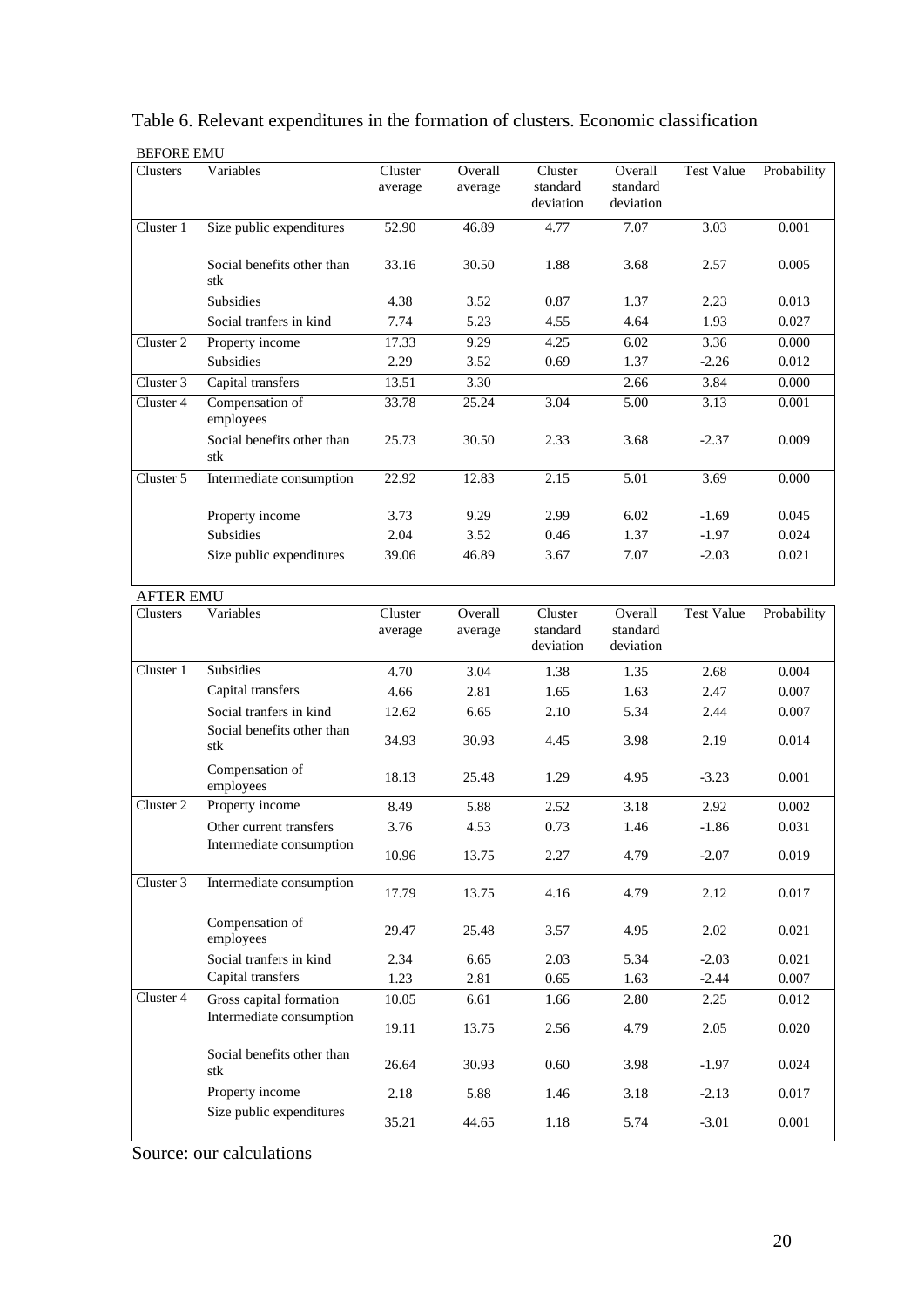| <b>BEFORE EMU</b>    |                                     |                    |                    |                                  |                                  |                    |                |
|----------------------|-------------------------------------|--------------------|--------------------|----------------------------------|----------------------------------|--------------------|----------------|
| Clusters             | Variables                           | Cluster<br>average | Overall<br>average | Cluster<br>standard<br>deviation | Overall<br>standard<br>deviation | <b>Test Value</b>  | Probability    |
| Cluster 1            | Size public expenditures            | 53.48              | 46.89              | 5.03                             | 7.07                             | 2.66               | 0.004          |
|                      | Social protection                   | 40.00              | 34.80              | 1.54                             | 5.90                             | 2.52               | 0.006          |
|                      | Environment protection              | 0.96               | 1.44               | 0.47                             | 0.74                             | $-1.88$            | 0.030          |
|                      | Economic affairs                    | 8.53               | 11.30              | 1.95                             | 3.88                             | $-2.04$            | 0.021          |
| Cluster 2            | Environment protection              | 2.23               | 1.44               | 0.67                             | 0.74                             | 1.95               | 0.025          |
|                      | Social protection                   | 40.80              | 34.80              | 0.97                             | 5.90                             | 1.86               | 0.031          |
| Cluster 3            | General Public services             | 21.37              | 17.60              | 3.13                             | 6.07                             | 1.56               | 0.059          |
|                      | Health                              | 12.24              | 10.96              | 1.33                             | 2.47                             | 1.30               | 0.097          |
|                      | Social protection                   | 31.33              | 34.80              | 3.11                             | 5.90                             | $-1.48$            | 0.069          |
| Cluster 4            | General public services             | 35.32              | 17.60              |                                  | 6.07                             | 2.85               | 0.002          |
|                      | Defence                             | 7.54               | 3.59               |                                  | 1.73                             | 2.28               | 0.011          |
|                      | Health                              | 4.96               | 10.96              |                                  | 2.54                             | $-2.36$            | 0.009          |
| Cluster 5            | Economic affairs                    | 20.69              | 11.30              | 3.54                             | 3.88                             | 3.51               | 0.000          |
|                      | Environment protection              | 2.67               | 1.44               | 0.19                             | 0.74                             | 2.42               | 0.008          |
| Cluster <sub>6</sub> | Housing                             | 5.55               | 2.44               |                                  | 1.38                             | 2.26               | 0.012          |
|                      | Social protection                   | 20.89              | 34.80              |                                  | 5.90                             | $-2.30$            | 0.011          |
| Cluster 7            | Education                           | 17.57              | 11.89              | 1.20                             | 2.72                             | 3.03               | 0.001          |
|                      | Public order and safety             | 6.87               | 3.70               | 0.23                             | 1.66                             | 2.78               | 0.003          |
|                      | Recreation                          | 4.00               | 2.30               | 1.47                             | 1.04                             | 2.36               | 0.009          |
|                      | Size public expenditures            | 36.93              | 46.89              | 2.55                             | 7.07                             | $-2.05$            | 0.020          |
| <b>AFTER EMU</b>     |                                     |                    |                    |                                  |                                  |                    |                |
|                      |                                     |                    |                    |                                  |                                  |                    |                |
| Clusters             | Variables                           | Cluster<br>average | Overall<br>average | Cluster<br>standard              | Overall<br>standard              | <b>Test Value</b>  | Probability    |
|                      |                                     |                    |                    | deviation                        | deviation                        |                    |                |
| Cluster 1            | Public order and safety             | 5.74               | 3.86               | 1.01                             | 1.36                             | 3.00               | 0.001          |
|                      | Education                           | 16.21              | 12.58              | 1.92                             | 2.81                             | 2.81               | 0.002          |
|                      | Recreation                          | 3.58               | 2.61               | 1.54                             | 1.18                             | 1.80               | 0.036          |
|                      | Size public expenditures            | 39.79              | 44.65              | 4.05                             | 5.74                             | $-1.85$            | 0.032          |
|                      |                                     |                    |                    |                                  |                                  |                    |                |
| Cluster $2$          | Economic affairs                    | 14.20              | 10.58              | 2.58                             | 2.97                             | 3.06               | 0.001          |
|                      | Environment protection              | 2.27               | 1.55               | 0.36                             | 0.62                             | 2.90               | 0.002          |
|                      | Health                              | 14.65              | 12.78              | 2.92                             | 2.64                             | 1.78               | 0.038          |
|                      | Defence<br>Size public expenditures | 2.14<br>40.13      | 3.27<br>44.65      | 1.00<br>3.82                     | 1.45<br>5.74                     | $-1.97$<br>$-1.98$ | 0.024<br>0.024 |
| Cluster 3            | General public services             | 23.16              | 14.77              |                                  | 3.67                             | 2.29               | 0.011          |
|                      | Housing                             | 5.51               | 2.10               |                                  | 1.13                             | 3.00               | 0.001          |
|                      | Health                              | 7.35               | 12.78              |                                  | 2.71                             | $-2.00$            | 0.023          |
|                      | Social protection                   | 22.25              | 35.89              |                                  | 6.18                             | $-2.21$            | 0.014          |
| Cluster 4            | Defence                             | 6.84               | 3.27               |                                  | 1.48                             | 2.41               | 0.008          |
|                      | Education                           | 6.41               | 15.28              |                                  | 2.89                             | $-2.13$            | 0.016          |
| Cluster 5            | Size public expenditures            | 49.70              | 44.65              | 3.02                             | 5.74                             | 3.47               | 0.000          |
|                      | Social protection                   | 40.41              | 35.89              | 3.25                             | 6.03                             | 2.96               | 0.002          |
|                      | Environment protection              | 1.18               | 1.55               | 0.45                             | 0.62                             | $-2.37$            | 0.009          |
|                      | Public order and safety             | 2.97               | 3.86               | 0.65                             | 1.36                             | $-2.58$            | 0.005          |
|                      |                                     |                    |                    |                                  |                                  |                    |                |
|                      |                                     |                    |                    |                                  |                                  |                    |                |
|                      |                                     |                    |                    |                                  |                                  |                    |                |
|                      |                                     |                    |                    |                                  |                                  |                    |                |
|                      |                                     |                    |                    |                                  |                                  |                    |                |
|                      | Economic affairs                    | 8.63               | 10.58              | 1.47                             | 2.97                             | $-2.58$            | 0.005          |

Table 7. Relevant expenditures in the formation of clusters. COFOG classification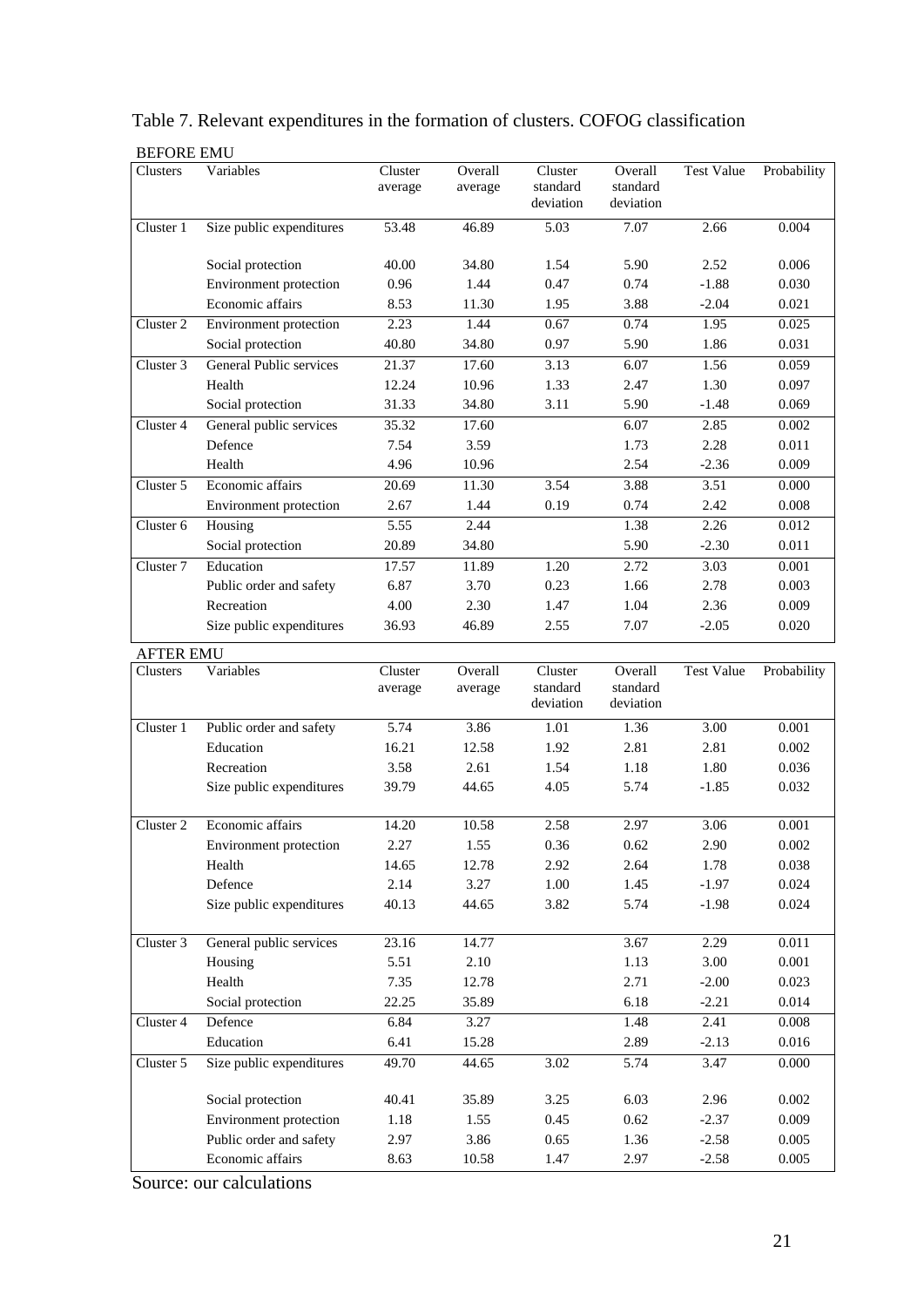Table 5, 6 and 7 show the results of the cluster analysis. The different variables that appear in each cluster are ranked in terms of their relevance (test values) in the formation of the clusters. The variables that contribute to the formation of the clusters are those with a probability lower than 5%.

In the analysis of the economic classification of public expenditures before EMU, the first five factors<sup>10</sup> explain 89.1% of total inertia, with all countries being well explained by these 5 factors. Ward's criterion has been applied to these four factors. Using three criteria (the ratio inertia inter/inertia total $11$ , the structure of dendograms and the significance of the classes) we have obtained five clusters. In the analysis of the data after EMU, we have kept 5 factors, explaining 86.2% of total inertia, with all countries being well represented by these factors. The Ward's criterion has been used getting 4 clusters

The cluster analysis reinforces the conclusion reached in previous section. Thus, the convergence in the size of public expenditures makes this variable less relevant in the formation of the clusters, and after EMU only matters for cluster 4 (Estonia, Ireland and Latvia) instead of the two countries (1 and 5) and 12 countries in which it was relevant in the previous period. Furthermore, items where we detected a divergence process are now more relevant affecting a higher numbers of clusters and/or clusters: intermediate consumption (cluster 5 vs clusters 2-3-4), social transfers in kind (cluster 1 vs clusters 1-3), other current transfers (now in cluster 2), compensation of employees (cluster 4 vs cluster 3) and capital transfers (clusters 3). Finally, we must stress that all items matter in the formation of clusters in both sub-periods, what involves the maintenance of significant differences in the respective shares in public budget. In sum, the cluster analysis shows that there is no significant process in the composition of public expenditures in the EU and, also, that there is no convergence process in the productive expenditures.

In the analysis of the COFOG classification, before EMU, the first five factors explain 84.7%% of total inertia, with all countries being well explained by these 5 factors.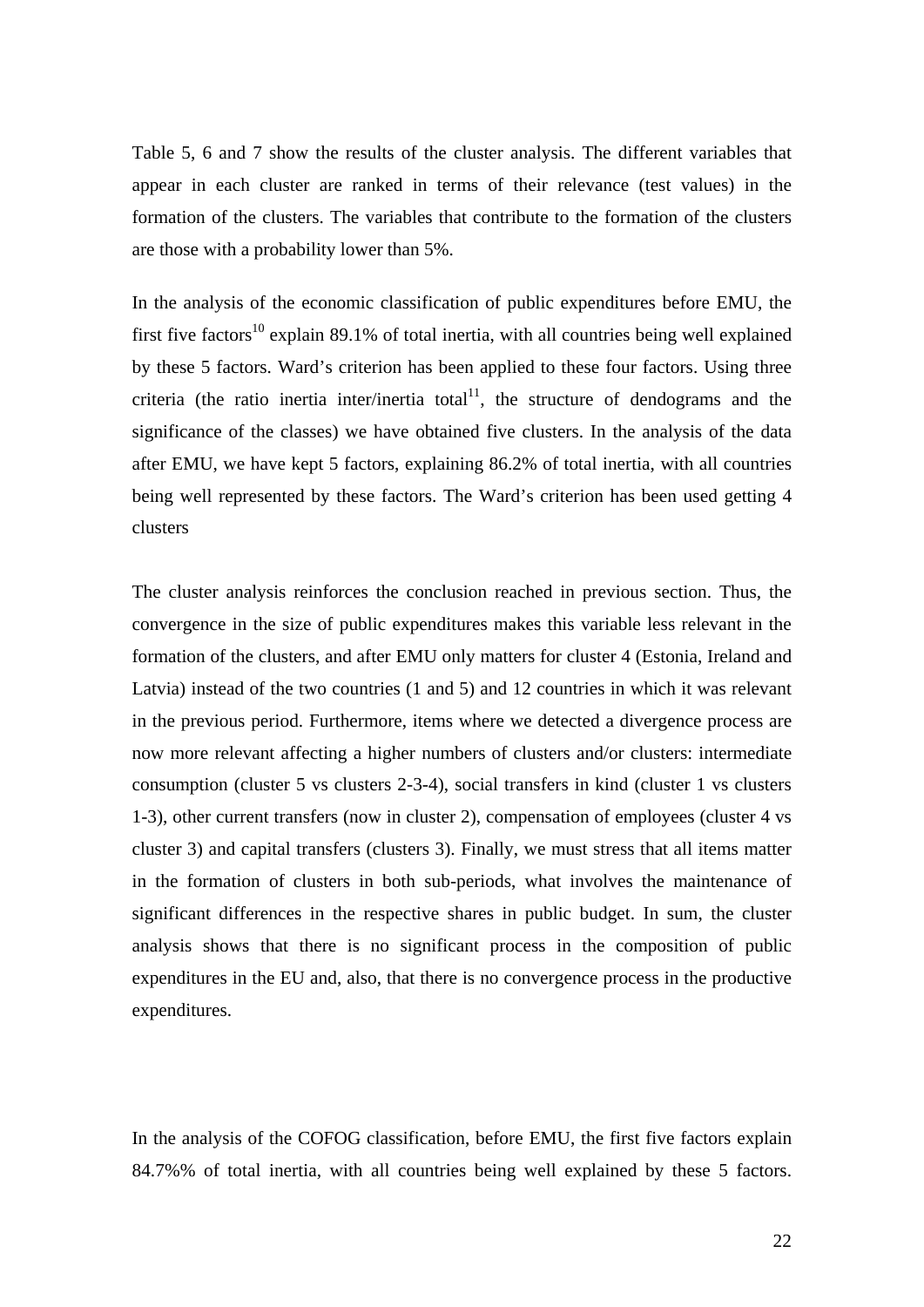Ward's criterion has been applied to these factors. Using the same three criteria three criteria we have obtained seven clusters. In the analysis of the data after EMU, we have kept 5 factors, explaining 86.4% of total inertia, with all countries being well represented by these factors. The Ward's criterion has been used getting 5 clusters

Again, the cluster analysis reinforces previous conclusions. The convergence in some outlays leads to a lower number of clusters; moreover, the higher convergence in the composition of public expenditures (in comparison with that detected in the economic classification) makes the size of public expenditures a more relevant variables, influencing in the sub-period after EMU in three clusters (1, 2 and 5) instead of the 2 clusters before EMU. In any case, like in the economic classification, all items matter in the formation of clusters in both sub-periods, what involves the maintenance of significant differences in the respective shares of public expenditure. In sum, the cluster analysis shows that there is no significant process in the composition of public expenditures in the European Union.

#### **5. Summary and conclusions**

The current strategy of fiscal policy in the EU is changing in recent years. Fiscal policies pay a higher attention to the quality of public finance and to the composition of public expenditures. Having followed these principles, the EU Member States should have increased the share of those components than can be defined as productive expenditures.

The analysis made in the paper shows that, in practice, national fiscal policies have only converged in the size of public expenditures with a generalized fall in the size of public budget. However, differences in the composition of public spending remain both if we analyse the economic or the functional classification, although a higher convergence is detected in the case of the COFOG classification. In any case, the analysis do not show an generalized increase or and upwards convergence in the productive components of public expenditures.

#### **Biographical note**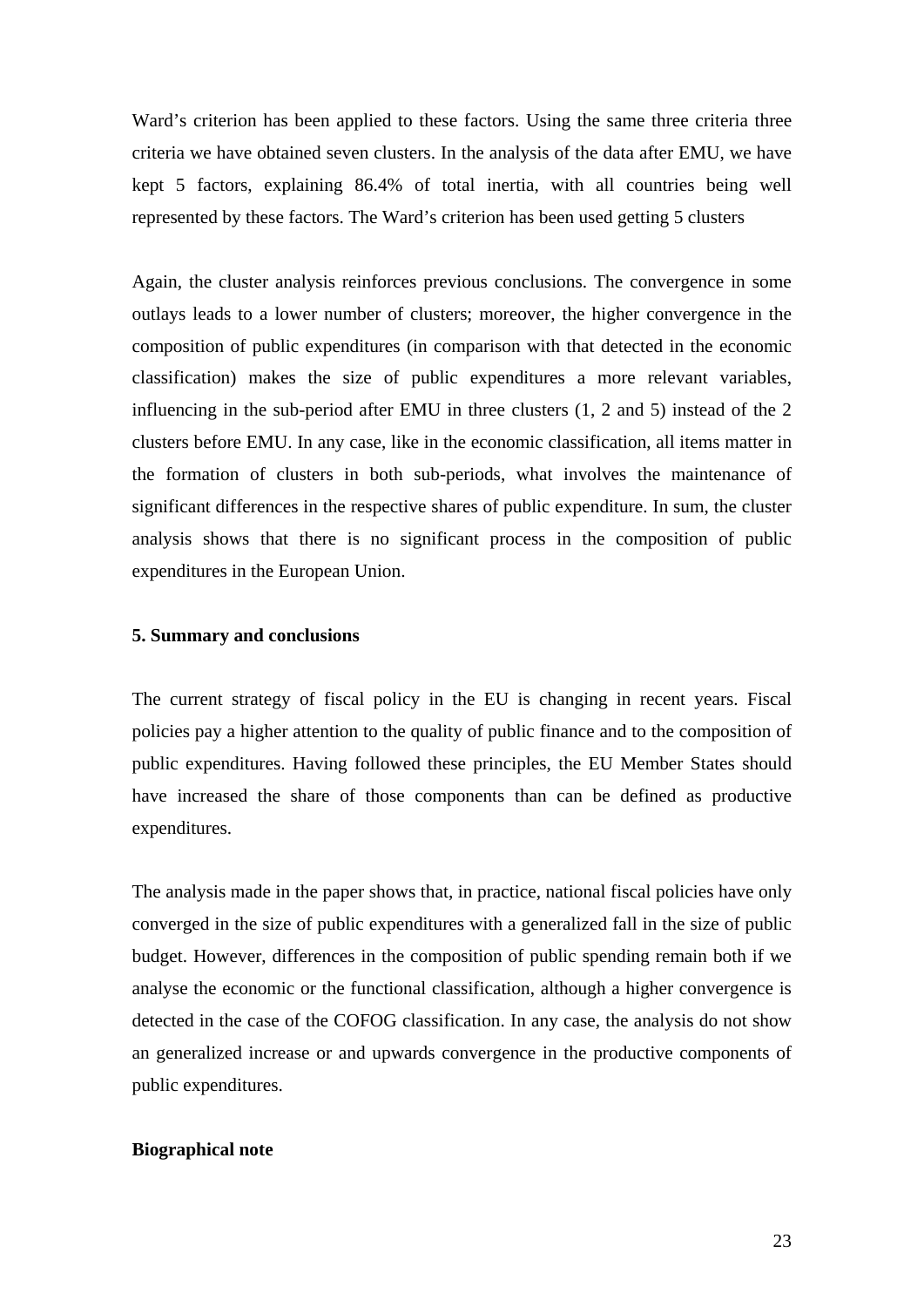Jesus Ferreiro is Associate Professor of Economics at the Department of Applied Economics V of the University of the Basque Country, Spain. M. Teresa Garcia-del-Valle is Associate Professor of Statistics at the Department of Applied Economics V of the University of the Basque Country, Spain. Carmen Gomez is Lecturer of Economics at the Department of Applied Economics V of the University of the Basque Country, Spain.

#### **Address for correspondence**

Jesus Ferreiro Department Applied Economics V Faculty of Economics and Business University of the Basque Country Avenida Lehendakari Agirre, 83 48015 Bilbao Spain E-mail: jesus.ferreiro@ehu.es

#### **Notes**

1. See European Commission, Directorate-General for Economic and Financial Affairs of European Commission and European Central Bank (2006, 2004a, 2004b, 2001).

2. The ECB also stresses the need to combine the measures of consolidation of fiscal imbalances with the improvement in the quality of public finances, changing the composition of public spending towards productive expenditures (European Central Bank, 2008a, 2008b).

3. Article 1.3 Council Regulation (EC) No 1467/97 of 7 July 1997, as amended by Council Regulation (EC) No. 1056/05 of 27 June 2005 (ithalics added).

4. A boxplot (Tukey, 1977) summarizes the distribution of a set of data by displaying the centering and spread of data using five elements: the smallest observation, the first quartile, the third quartile, the media and the largest observation. First and third quartiles are termed the hinges, and the difference between them represents the interquartile range (IQR). Median is depicted using a line through the center of the box.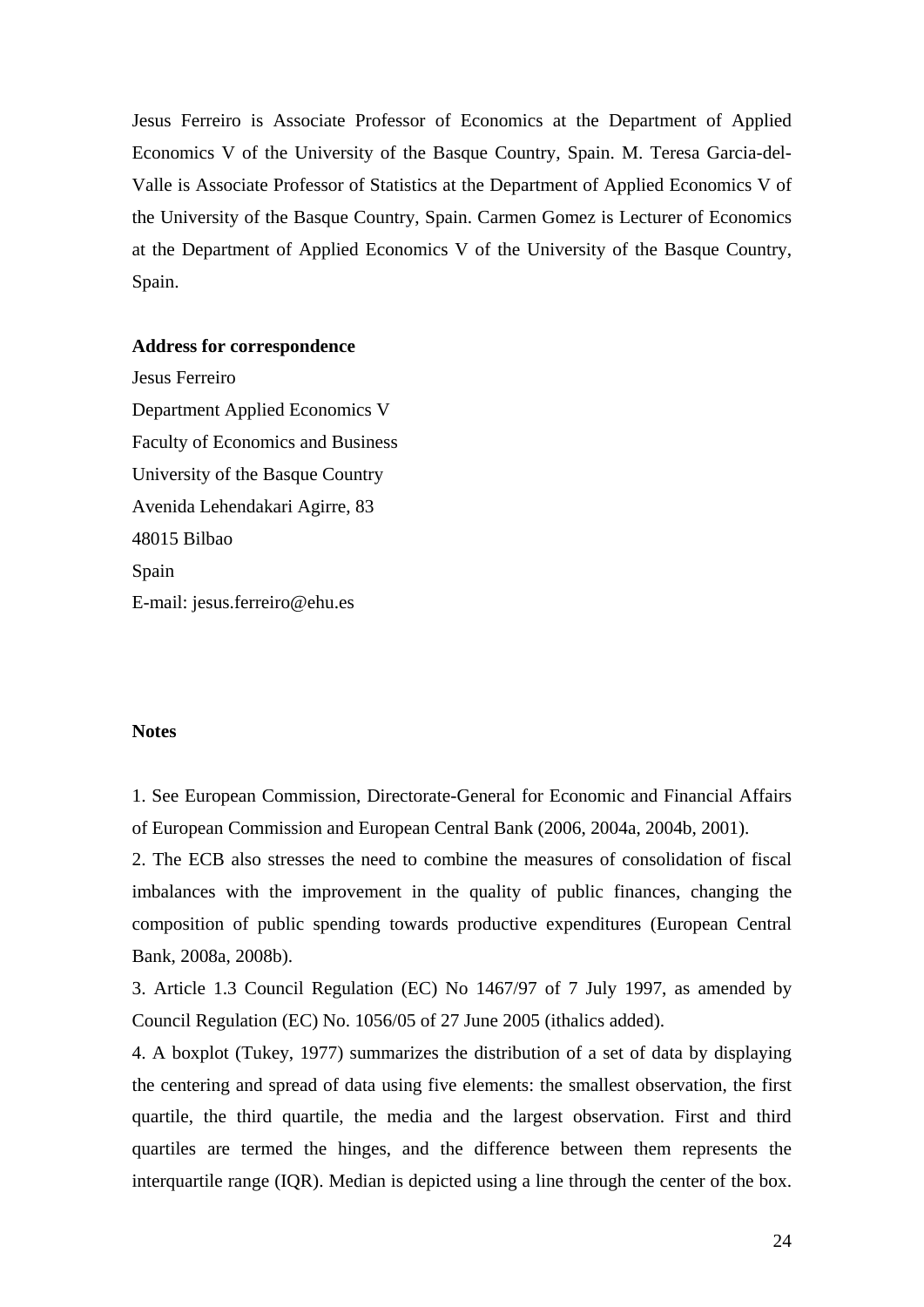The inner fence is defined as the first quartile minus 1.5\*IQR and the third quartile plus 1.5\*IQR. Whiskers and staple show the values outside the first (lower adjacent value) and third quartiles (upper adjacent value) but within the inner fences. The staple is a line drawn at the last data point within (or equal) each of the inner fences. Whiskers are horizontal lines drawn from each hinge to the corresponding staple. Any data lying more than 1.5\*IQR lower than the first quartile or 1.5\*IQR higher than the third quartile is considered as outlier. To characterize outliers, the outer fence is defined as the first quartile minus 3.0\*IQR and the third quartile plus 3.0\*IQR. Data between the inner and outer fenced are named near outliers (circles), and data outside the outer fence (stars) are far outliers.

5. The mean of public expenditures (as a percentage of GDP) falls from 46.89% to 44.65%; the median falls from 45.24% to 44.90%, the standard deviation falls from 7.25 to 5.89 and the interquartile range falls from 10.79 to 8.72.

6. In the functional classification, available dates are: 1990-2007 (Denmark and Luxembourg), 1990-2006 (Belgium, Ireland, Greece, Italy, Portugal, Finland, United Kingdom), 1991-2007 (Germany), 1995-2006 (Czech Republic, Estonia, Spain, Malta, Netherlands, Austria, Sweden), 1995-2006 (France) and 1998-2006 (Cyprus, Latvia). In the economic classification, available dates are: 1990-2007 (Austria, Belgium, Denmark, Germany, Greece, France, Finland, Italy, Luxembourg, Netherlands, Portugal, United Kingdom), 1993-2007 (Latvia, Slovakia, Sweden) 1995-2007 (Czech Republic, Estonia, Ireland, Lithuania, Malta, Poland, Spain, Slovenia), 1996-2007 (Hungary), 1998-2007 (Cyprus, Romania)

7. This criterion maximizes the variance among clusters and minimizes the variance within clusters.

8. Test value (Lebart et al, 1995)) is a descriptive index used in the correspondence analysis built following the methodology of hypothesis tests. A variable is not a relevant to form a group if the  $n_k$  values of this variable seem to have been randomly extracted among the n observed values. The more doubtful the hypothesis of a random extraction, the best this variable will characterize the group of  $n_k$  individuals. For the categories of nominal variables, the order allows to get those categories whose proportion within the group is sufficiently different from the overall proportion, because it is higher (a positive test value) or lower (a negative test value). Critical probabilities are used to classify the variables by order of relevance. The most relevant or critical variable is that with the lowest probability. In the study we use 5% as the frontier of critical probability.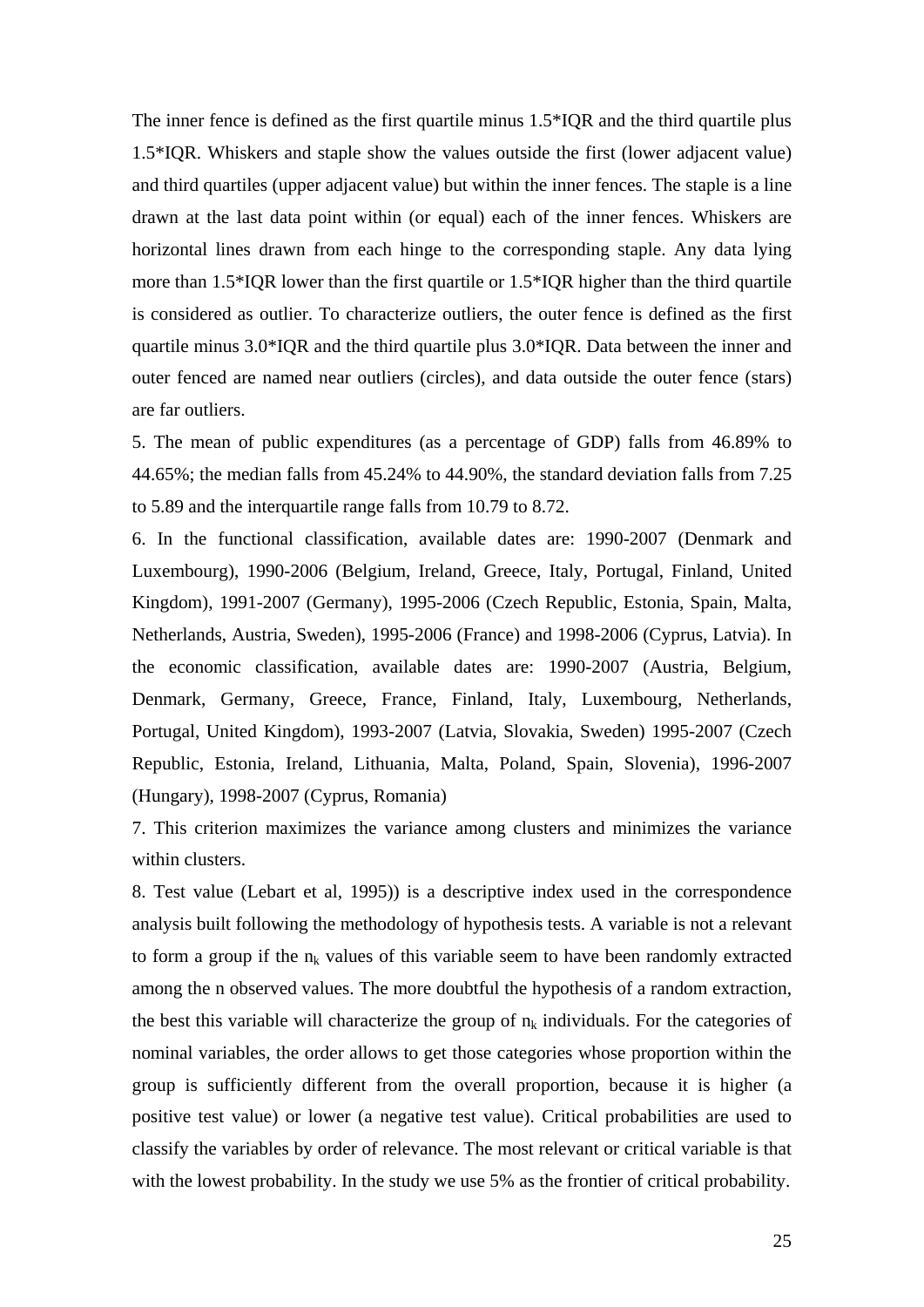9. The exception is cluster 3 before EMU in the COFOG classification, where 10% is used as critical frontier.

10. The factors are linear combination of the initial variables.

11. The value of this ratio is 0.6456 before EMU and 0.525 after EMU in the economic classification. In the COFOG classification these values are 0.7718 and 0.6856, respectively

#### **References**

Afonso, A. (2001) 'Non-Keynesian effects of fiscal policy in the EU-15', *Working Paper, Department of Economics*, Institute for Economics and Business Administration (ISEG), Technical University of Lisbon, WP 2001/07.

Afonso, A. (2006) 'Expansionary fiscal consolidations in Europe', *Working Paper Series European Central Bank* 675.

Afonso, A., Ebert, W., Schuknecht, L. and Thöne, M. (2005) 'Quality of public finances and growth', *Working Paper Series European Central Bank* 438.

Afonso, A. and González Alegre, J. (2008) 'Economic growth and budgetary components. A panel assessment for the EU', *Working Paper Series European Central Bank* 848.

Alesina, A. and Perotti, R. (1995) 'Fiscal expansions and adjustments in OECD countries', *Economic Policy* 21: 205-240.

Alesina, A. and Perotti, R. (1997) 'Fiscal adjustments in OECD countries: composition and macroeconomic effects', *IMF Staff Papers* 44: 297-329.

Alesina, A., Ardagna, S., Perotti, R. y Schiantarelli, F. (2002) 'Fiscal policy, profits and investment', *American Economic Review* 92: 571-589.

Alesina, A., Perotti, R. and Tavares, J. (1998) 'The political economy of fiscal adjustments', *Brooking Papers on Economic Activity* 1: 197-248.

26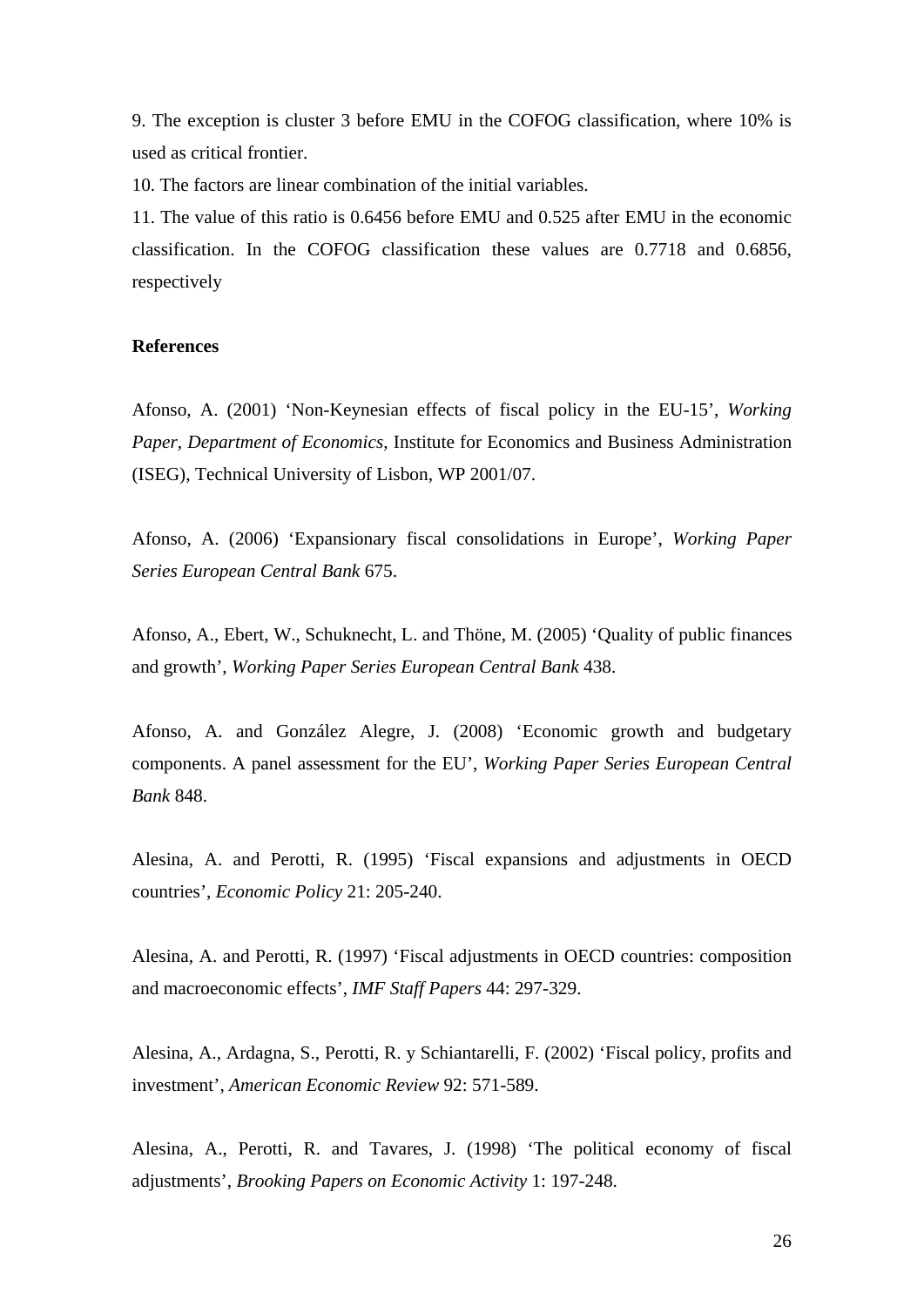Angelopoulos, K., Economides, G. and Kamman, P. (2006) 'Tax-spending policies and economic growth: theoretical predictions and evidence from the OECD', *European Journal of Political Economy* doi: 10.1016/j.ejpoleco.2006.10.001.

Aschauer, D. (1989) 'Is government spending productive?', *Journal of Monetary Economics* 23: 177-200.

Atkinson, P. and van den Noord, P. (2001) 'Managing public expenditure: Some emerging policy issues and a framework for analysis', *OECD Economics Department Working Paper* 285.

Baier, S. and Glomm, G. (2001) 'Long-run growth and welfare effects of public policies with distortionary taxation', *Journal of Economic Dynamics and Contro*l 25: 2007- 2042.

Barro, R.J. (1990) 'Government spending in a simple model of endogenous growth', *Journal of Political Economy* 98(1): s103-117.

Barro, R.J. (1991) 'Economic growth in a cross-section of countries', *Quarterly Journal of Economics* 106: 407-444.

Barro, R.J: and Sala-i-Martin, X. (1995) *Economic Growth*, New York: McGraw Hill.

Bleaney, M., Gemmell, N. and Kneller, R. (2001) 'Testing the endogenous growth model: public expenditure, taxation and growth over the long run', *Canadian Journal of Economics* 34(1): 36-57.

Bloom, D., Canning, D. and Sevilla, J. (2001) 'The effect of health on economic growth: theory and evidence', *NBER Working Paper Series* 8587.

Briotti, M.G. (2004) 'Fiscal adjustment between 1991 and 2002: stylised facts and policy implications', *Occasional Paper Series*, European Central Bank, 9.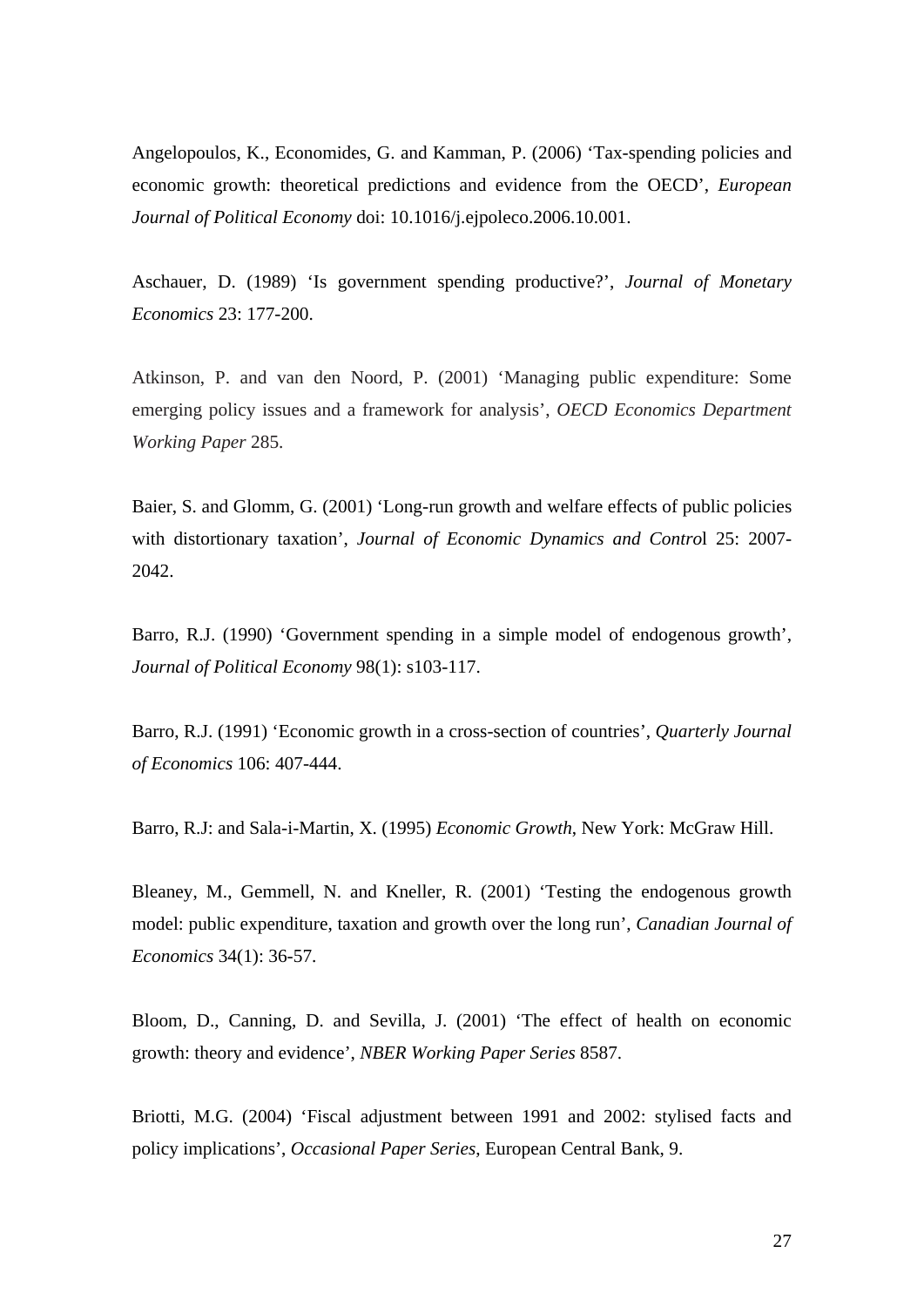Briotti, M.G. (2005) 'Economic reactions to public finance consolidation: a survey of the literature', *Occasional Paper Series*, European Central Bank, 38.

Council of the European Union (2001) *The Contribution of Public Finances to Growth and Employment: Improving Quality and Sustainability*, Report from the Commission and the (ECOFIN) Council to the European Council (Stockholm, 23/24 2001), 6997/01, Brussels, 12 March 2001.

Deroose, S. and Kastrop, C. (ed.) (2008) *The Quality of Public Finances*, European Economy, Occasional Papers 37, Brussels: European Commission, Directorate-General for Economic and Financial Affairs.

Devarajan, S., Swaroop, V. and Zou, H-F. (1996) 'The composition of public expenditure and economic growth', *Journal of Monetary Economics* 37: 313-344.

Easterly, W. and Rebelo, S. (1993) 'Fiscal policy and economic growth: An empirical investigation', *Journal of Monetary Economics* 32: 417-458.

European Central Bank (2001) 'Fiscal policies and economic growth', *ECB Monthly Bulletin* January: 39-53.

European Central Bank (2004a) 'Fiscal policy influences on macroeconomic stability and prices', *ECB Monthly Bulletin* April: 45-57.

European Central Bank (2004b) 'EMU and the conduct of fiscal policies', *ECB Monthly Bulletin* January: 41-50.

European Central Bank (2006) 'The importance of public expenditure reform for economic growth and stability', *ECB Monthly Bulletin* April: 61-73.

European Central Bank (2008a) *Annual Report 2007*, Frankfurt: European Central Bank.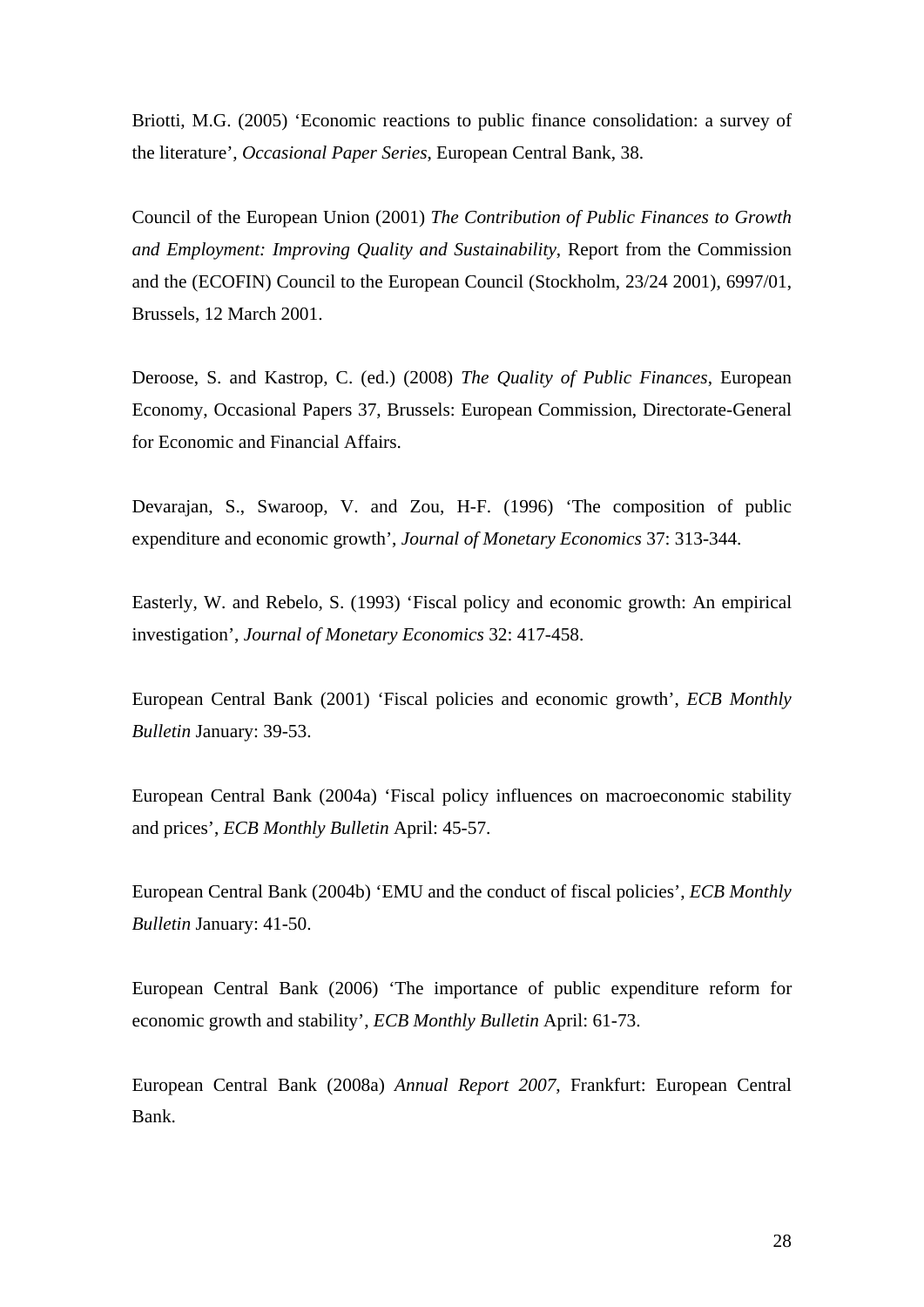European Central Bank (2008b) 'Economic and monetary developments', *ECB Monthly Bulletin* April: 9-56.

European Commission (2005) 'The Broad Economic Policy Guidelines (for the 2005-08 Period)', *European Economy* 4/2005.

European Commission, Directorate-General for Economic and Financial Affairs (several years) 'Public Finances in EMU', *European Economy*.

Ferreiro, J., Garcia-del-Valle, M.T. and Gomez, C. (forthcoming) 'Is the composition of public expenditures converging in EMU countries?, *Journal of Post Keynesian Economics*.

Florio, M. (2001) 'On cross-country comparability of government statistics: public expenditure trends in OECD national accounts', *International Review of Applied Economics* 15(2): 181-198.

Gemmel, N. and Kneller, R. (2001) 'The impact of fiscal policy on long-run growth', *European Economy. Reports and Studies* 1: 97-129.

Giavazzi, F. and Pagano, M. (1990) 'Can severe fiscal contractions be expansionary' Tales of two small European countries', *NBER Macroeconomics Annual* 5: 75-111.

Giavazzi, F., Japelli, T. and Pagano, M. (1999) 'Searching for non-Keynesian effects of fiscal policy', *Working Paper Centro Studi in Economia e Finanza* 16.

Giavazzi, F., Japelli, T. and Pagano, M. (2000) 'Searching for the non-linear effects of fiscal policy: Evidence for industrial and developing countries', *NBER Working Paper Series* 7460.

Giudice, G., Turrini, A. and in't Veld, J. (2003) 'Can fiscal consolidation be expansionary in the EU? Ex-post evidence and ex-ante analysis', *Economic Papers* 195, European Commission, Directorate-General for Economic and Financial Affairs.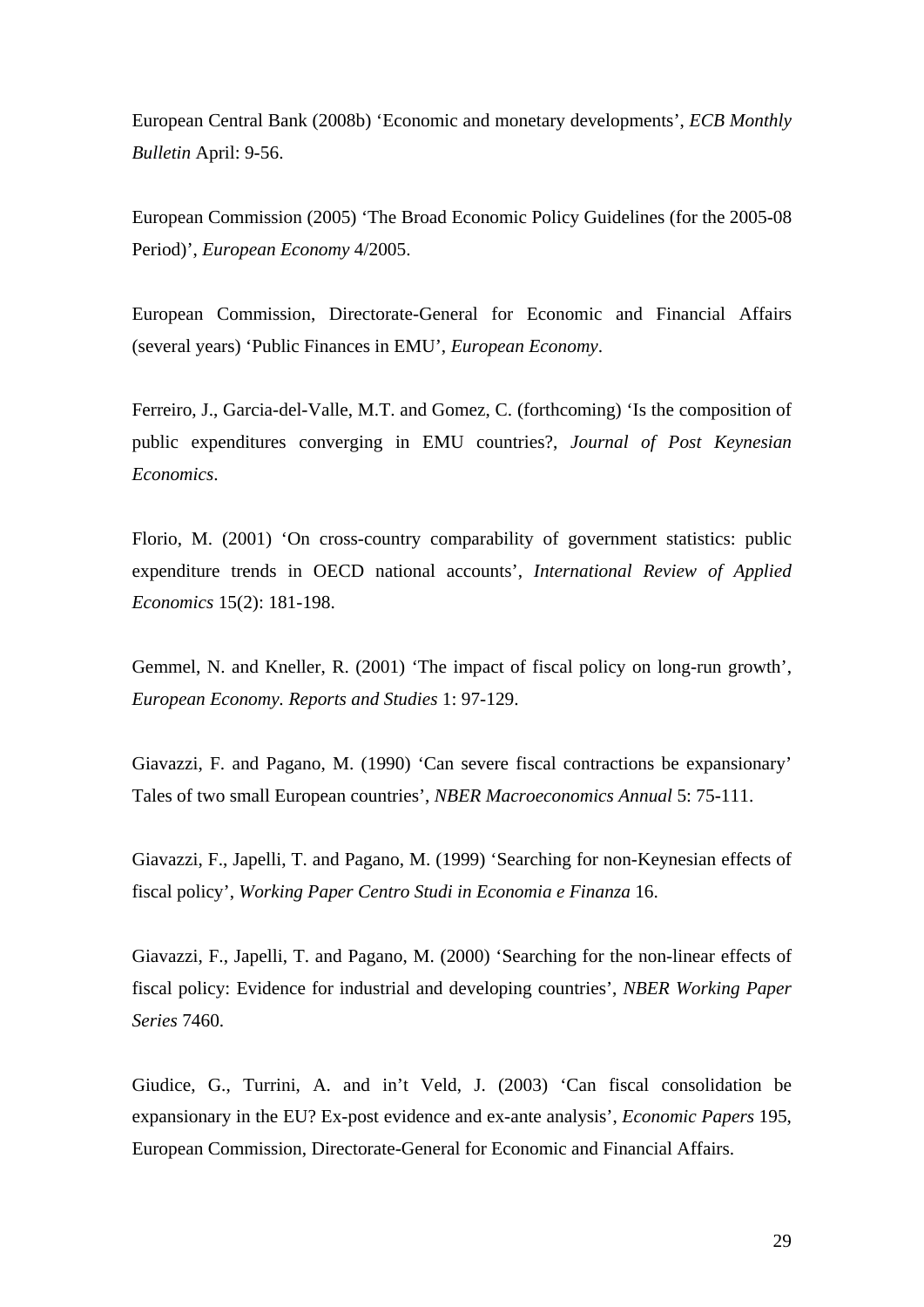Giudice, G., Turrini, A. and in't Veld, J. (2007) 'Non-Keynesian fiscal adjustments? A close look at expansionary fiscal consolidations in the EU', *Open Economics Review* 18(5): 613-630.

Grossman, G.M. and Helpman, E. (1991) *Innovation and Growth in the Global Economy*, Cambridge, MA.: The MIT Press.

Gupta, S., Clements, B., Baldacci, E. and Mulas-Granados, C. (2005) 'Fiscal policy, expenditure composition and growth in low-income countries', *Journal of International Money and Finance* 24: 441-463.

Hemming, R., Kell, M. and Mahfouz, S. (2002) 'The effectiveness of fiscal policy in stimulating economic activity. A review of the literature', *IMF Working Paper* WP/02/208.

Jones, C.I. (1995) 'R&D models of economic growth', *Journal of Political Economy* 103: 759-784.

King, R.G. and Rebelo, S. (1990) 'Public policy and economic growth: developing neoclassical implications', *NBER Working Paper* 3338.

Kneller, R., Bleaney, M.F. and Gemmell, N. (1999) 'Fiscal policy and growth: evidence from OECD countries', *Journal of Public Economics* 74: 171-190.

Kneller, R., Bleaney, M.F. and Gemmell, N. (2001) 'Testing the endogenous growth model: public expenditure, taxation and growth over the long-run', *Canadian Journal of Economics* 34: 36-57.

Kocherlatoky, N. and Yi, K.M. (1997) 'Is there endogenous long-term growth? Evidence from the U.S. and the U.K.', *Journal of Money, Credit and Banking* May: 235-262.

Kumar, M.S., Leigh, D. and Plekhanov, A. (2007) 'Fiscal adjustments: determinants and macroeconomic consequences', *IMF Working Paper* WP/07/178.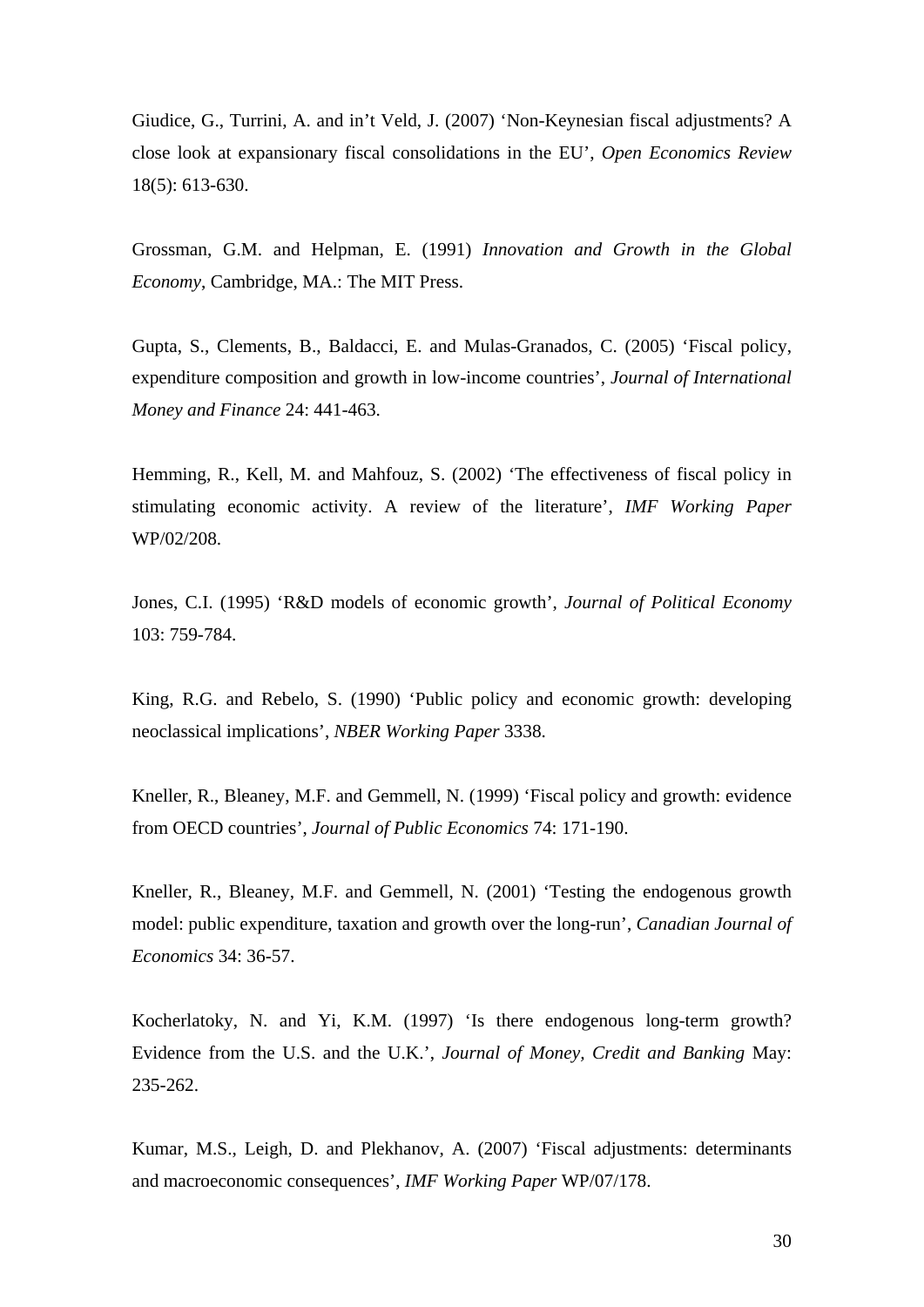Lamo, A. and Strauch, R. (2002) 'The contribution of public finances to the European growth strategy', in Banca d'Italia, *The Impact of Fiscal Policy*, Rome: Banca d'Italia, 479-519.

Lucas, R.E. (1988) 'On the mechanics of economic development', *Journal of Monetary Economics* 22: 3-42.

McDermott, C.J. and Wescott, R.F. (1996) 'An empirical analysis of fiscal adjustments', *IMF Staff Papers* 43: 725-753.

Nourzad, F. and Vrieze, M.D. (1995) 'Public capital formation and productivity growth: some international evidence', *The Journal of Productivity Analysis* 6: 283-295.

Rebelo, S. (1991) 'Long-run policy analysis and long-run growth', *Journal of Political Economy* 99: 500-521.

Romer, P.M. (1986) 'Increasing returns and long run growth', *Journal of Political Economy* 94: 1002-1037.

Romer, P.M. (1990) 'Endogenous technical change', *Journal of Political Economy* 98: S71-S102.

Romero de Avila, D. and Strauch, R. (2003) 'Public finances and long-term growth in Europe: Evidence from a panel data analysis', *ECB Working Paper* 246.

Sanchez- Robles, B. (1998) 'Infrastructure investment and growth: some empirical evidence', *Contemporary Economic Policy* 16: 98-108.

Sanz, I and Velazquez, F.J. (2004) 'The evolution and convergence of the government expenditure composition in the OECD countries', *Public Choice* 119: 61-72.